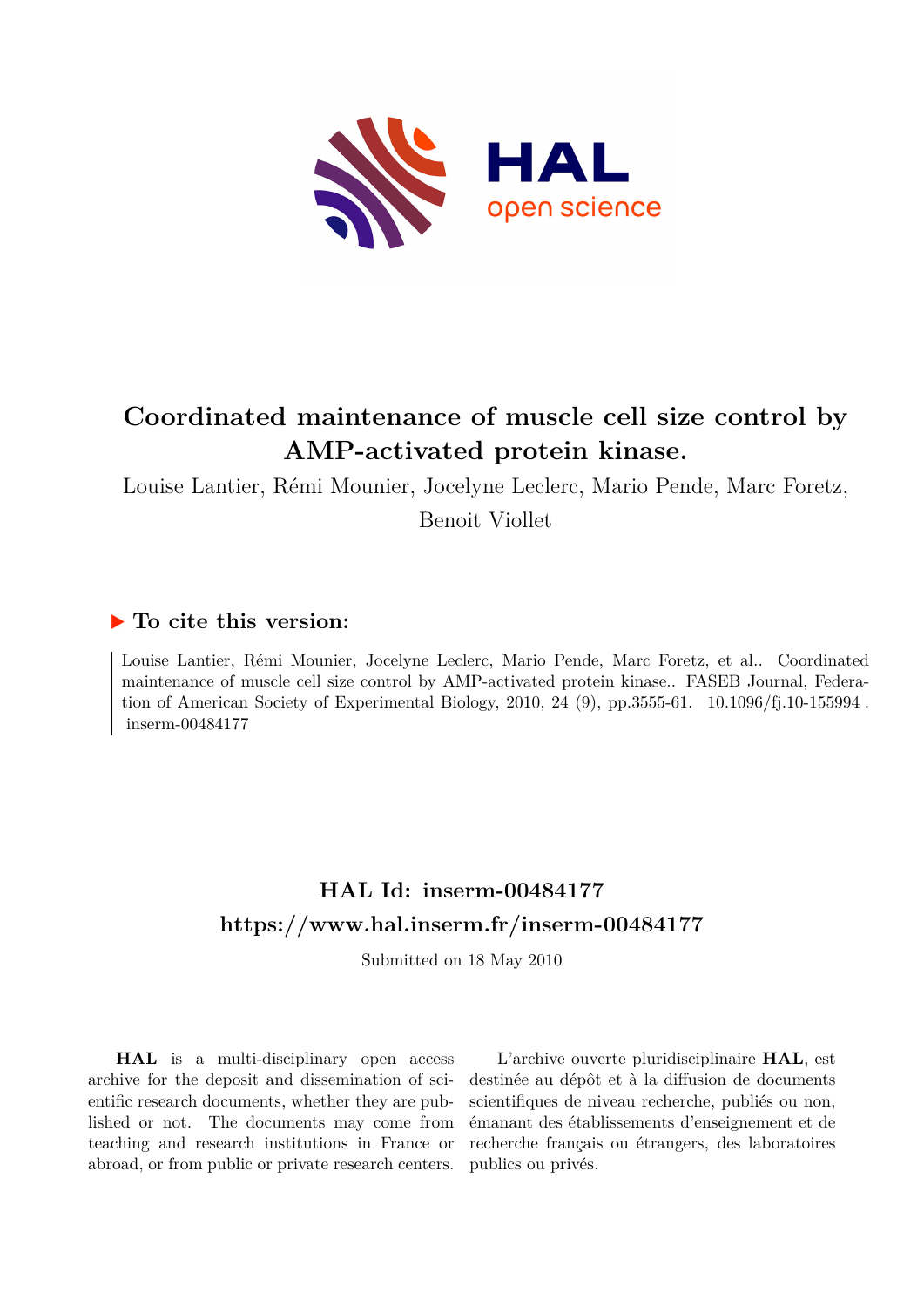# **Coordinated maintenance of muscle cell size control by AMP-activated protein kinase**

Louise Lantier<sup>a,b\*</sup>, Rémi Mounier<sup>a,b\*</sup>, Jocelyne Leclerc<sup>a,b</sup>, Mario Pende<sup>c,d</sup>, Marc Foretz<sup>a,b</sup>, and Benoit Viollet<sup>a,b,1</sup>

Affiliations:

<sup>a</sup>Institut Cochin, Université Paris Descartes, CNRS (UMR 8104), Paris, France; <sup>b</sup>INSERM U1016, Paris, France, <sup>c</sup>INSERM, U845, Paris, France; <sup>d</sup>Université Paris Descartes, UMRS-845, Paris, France.

\*These authors have equally contributed to this work

Running Title: AMPK controls muscle cell size

<sup>1</sup>To whom correspondence may be addressed:

Benoit Viollet, INSERM U1016, Institut Cochin, Département Endocrinologie, Métabolisme et Cancer, 24, rue du Faubourg Saint-Jacques, 75014 Paris, France. Email: benoit.viollet@inserm.fr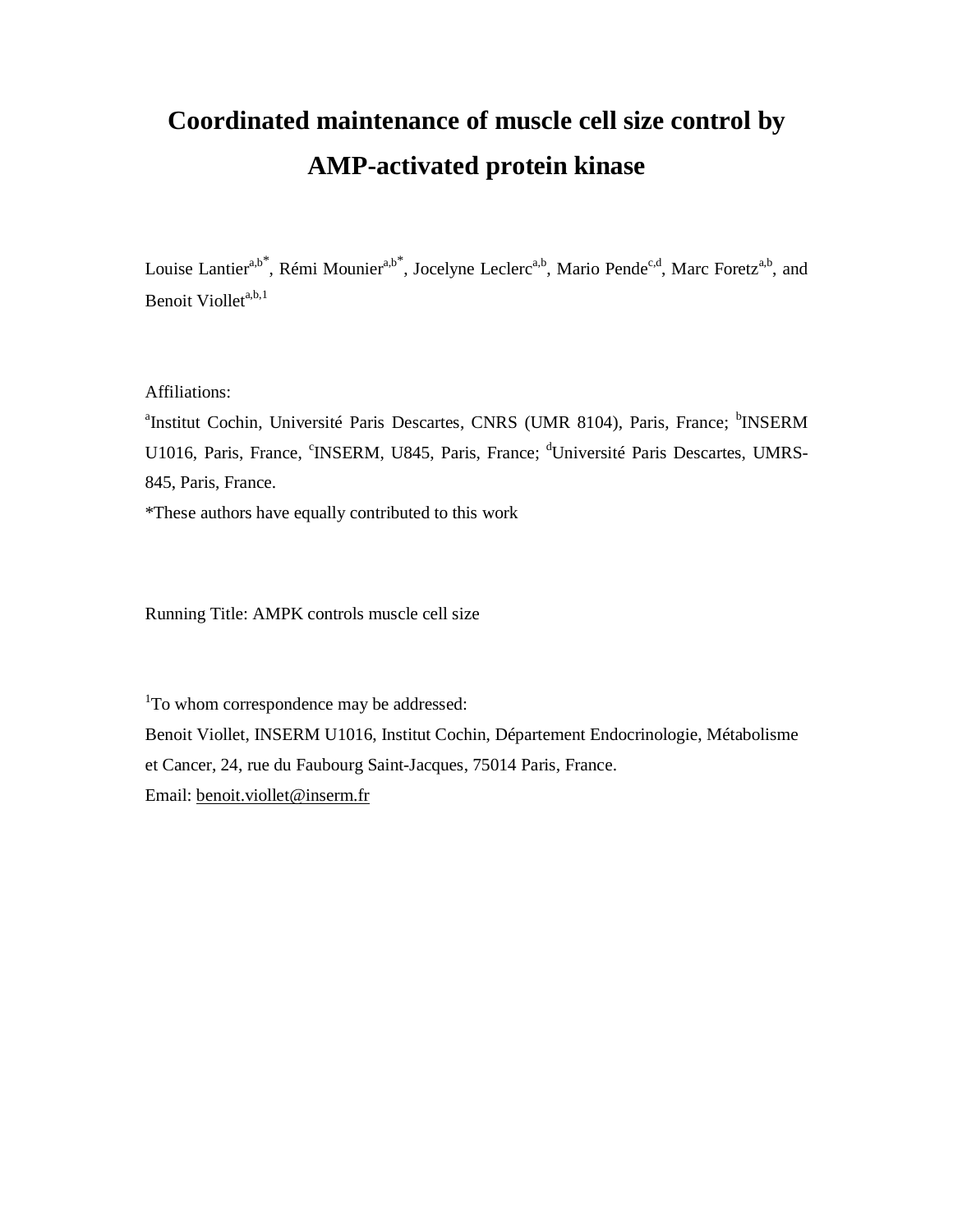#### **Abstract**

Skeletal muscle mass is regulated by signaling pathways that govern protein synthesis and cell proliferation, the mammalian target of rapamycin (mTOR) playing a key role in these processes. Recent studies suggested the crucial role of AMP-activated protein kinase (AMPK) in the inhibition of protein synthesis and cell growth. Here, we address the role of AMPK in the regulation of muscle cell size *in vitro* and *in vivo*. The size of AMPK-deficient myotubes was 1.5-fold higher than for controls. A marked increase in p70S6K Thr<sup>389</sup> and rpS6 Ser<sup>235/236</sup> phosphorylation was observed concomitantly with an up-regulation of protein synthesis rate. Treatment with rapamycin prevented both p70S6K phosphorylation and rescued cell size control in AMPK-deficient cells. Furthermore, myotubes lacking AMPK were resistant to further cell size increase beyond AMPK deletion alone, as MyrAkt-induced hypertrophy was absent in these cells. Moreover, in skeletal muscle-specific deficient AMPKα1/α2 KO mice, *soleus* muscle showed a higher mass with myofibers of larger size and was associated with increased p70S6K and rpS6 phosphorylation. Our results uncover the role of AMPK in the maintenance of muscle cell size control and highlight the crosstalk between AMPK and mTOR/p70S6K signaling pathways coordinating a metabolic checkpoint on cell growth.

Key Words: muscle protein synthesis pathway, mTOR-p70S6K signaling, knockout mice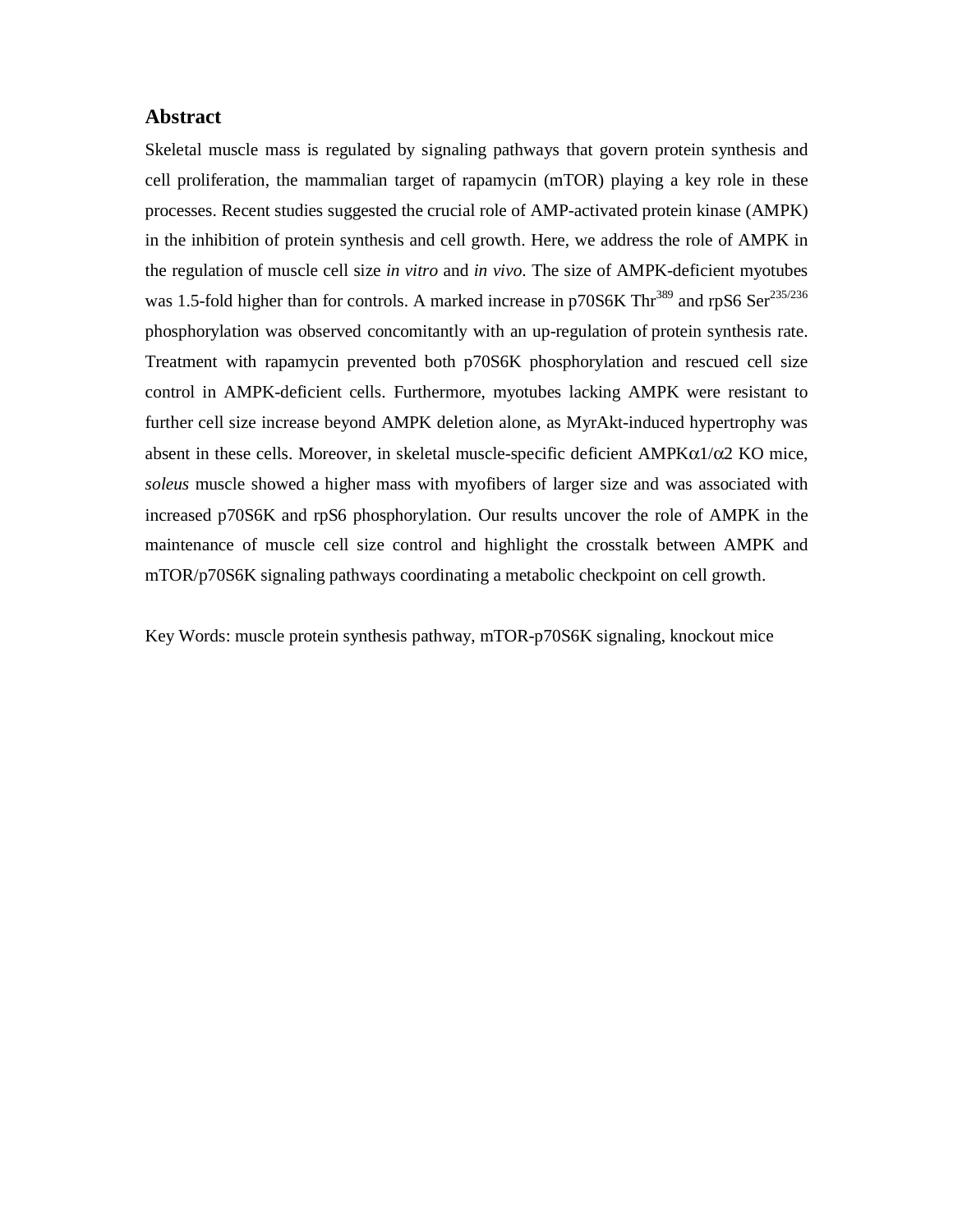#### **Introduction**

Regulation of muscle mass depends on a thin balance between growth promoting and growth suppressing factors. Alterations in skeletal muscle mass are controlled by the regulation of complex cell signaling pathways that govern muscle protein synthesis, breakdown and cell proliferation.

Signaling through the mammalian target of rapamycin (mTOR) plays a key role in cell growth regulation and particularly in the control of protein synthesis (1). The activation of mTOR by the GTPases rheb and rag and the sequential activation of its downstream targets enhances mRNA translation, initiation and elongation, resulting in an increase of muscle protein synthesis and growth (2). mTOR is part of two distinct multiprotein complexes: mTORC1 and mTORC2. The mTORC1 complex (containing mTOR, mLST8/GβL, PRAS40 and raptor) is responsible for cell growth. It is rapamycin sensitive and is activated by amino acids, hormones/growth factors and energy signals (2). In contrast, the mTORC2 complex (containing mTOR, mLST8 and rictor) is important in the organization of actin cytoskeleton (3). There is clear evidence that signaling through mTOR is required for muscle hypertrophy (4, 5) and this process is mediated in part *via* activation of skeletal muscle p70S6K (6, 7). Phosphorylation of p70S6K is associated with increased muscle mass following hypertrophic stimuli, whereas muscle atrophy is associated with reduced p70S6K phosphorylation and an overall decrease in protein abundance (4).

A number of recent studies have revealed the key role of AMP-activated protein kinase (AMPK) in the inhibition of protein synthesis by suppressing the function of multiple translation regulators of the mTORC1 signaling complex in response to cellular energy depletion and low metabolic conditions (8, 9). AMPK is an evolutionary conserved serine/threonine kinase that regulates energy homeostasis and metabolic stress (10). AMPK is a heterotrimeric complex, consisting of a catalytic  $\alpha$ -subunit and the regulatory β- and γsubunits, which functions as a fuel sensor to coordinate the balance between energy consuming and energy producing processes. When the cellular AMP/ATP ratio is high, AMPK is activated, switching off ATP-consuming anabolic pathways and switching on ATPproducing catabolic pathways. This would typically occur when AMPK is activated as a result of energy deprivation, the net result being suppression of protein synthesis and cell growth. AMPK could therefore modulate skeletal muscle mass and limit overloading-induced muscle hypertrophy (11-13). Several lines of evidence suggest that AMPK reduces both the initiation and the elongation of ribosomal peptide synthesis (14-16). One mechanism is linked to the ability of AMPK to effectively suppress mTORC1 signaling (17). AMPK directly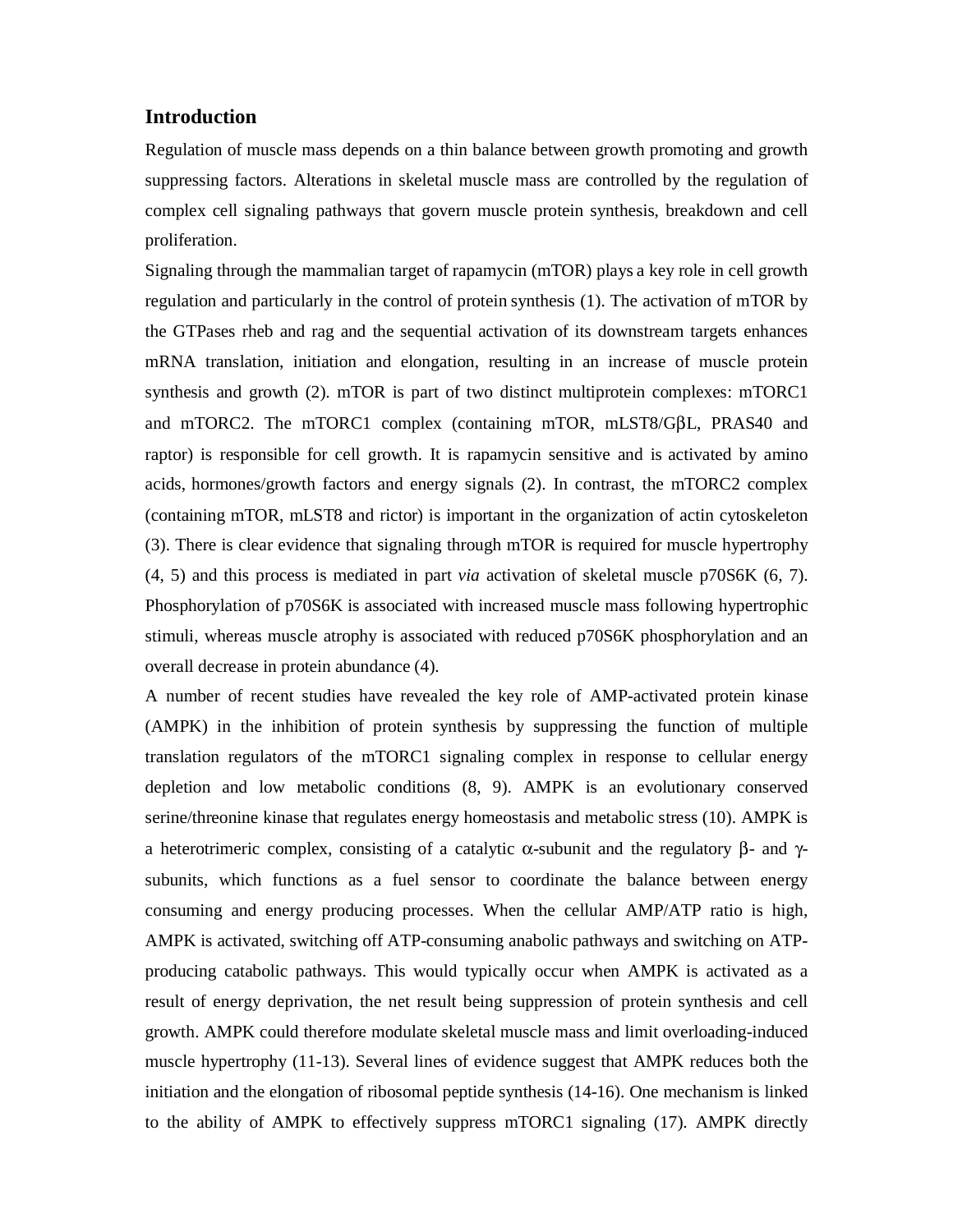phosphorylates the TSC2 tumour suppressor (9), mTOR (18) as well as the critical mTORC1 binding subunit raptor to induce rapid suppression of mTORC1 activity.

While AMPK activation is emerging as a powerful way to suppress protein synthesis through the downregulation of mTOR signaling in skeletal muscle (17, 19, 20), the regulation of these signaling pathways has not been studied in muscle cells lacking AMPK. Therefore, the aims of the present study were to define whether the deletion of AMPK catalytic subunits affects muscle cell size control in unstimulated as well as in response to hypertrophic stimuli. We tested the hypothesis that AMPK deletion would result in enhanced activation of signaling pathways that promote protein synthesis and cell hypertrophy. Herein, we found that AMPKdeficient myotubes have a greater cell size, a marked increase in  $p70S6K$  Thr<sup>389</sup> and rpS6  $\text{Ser}^{235/236}$  phosphorylation, and an enhanced protein synthesis rate. Following transfection with an adenovirus expressing MyrAkt, an effector known to enhance protein synthesis through activation of the mTOR pathway, we have observed an increase in Wild Type (WT) myotube size while there was no difference in AMPK-deficient myotubes. Furthermore, we report that soleus muscle from skeletal muscle AMPK-deficient mice showed a shift of fiber size distribution toward higher values correlated with increased  $p70S6K$  Thr<sup>389</sup> and rpS6 Ser<sup>235/236</sup> phosphorylation. Our findings highlight the crosstalk between AMPK and mTOR/p70S6K signaling pathway in the adaptative response of skeletal muscle for the control of muscle cell size.

#### **Material and methods**

#### **Animals**

To obtain skeletal muscle AMPK-deficient mice  $(AMPK\alpha 1^{-/-}\alpha 2^{f1/f1} HSA-Cre^+$  mice), AMPK $\alpha$ 1<sup>-/-</sup> $\alpha$ 2<sup>fl/fl</sup> mice (21, 22) were interbred with transgenic mice expressing the Cre recombinase under the control of the human skeletal actin (HSA) promoter, which is expressed in differentiated multinucleated skeletal fibers (23). Animals were maintained on a 12h:12h light-dark cycle and received standard rodent chow and water *ad libitum*. All procedures were performed in accordance with the principles and guidelines established by the European Convention for the Protection of Laboratory Animals. Animal studies described herein were reviewed and approved (agreement no. 75-886) by the Directeur Départemental des Services Vétérinaires of the Préfecture de Police de Paris.

#### **Cell cultures, adenovirus infection and immunostaining**

Primary muscle cell cultures were derived from mice as described previously (13). WT and AMPK $\alpha$ 1<sup>-/-</sup> $\alpha$ 2<sup>fl/fl</sup> myoblasts were infected with either GFP or Cre adenovirus at the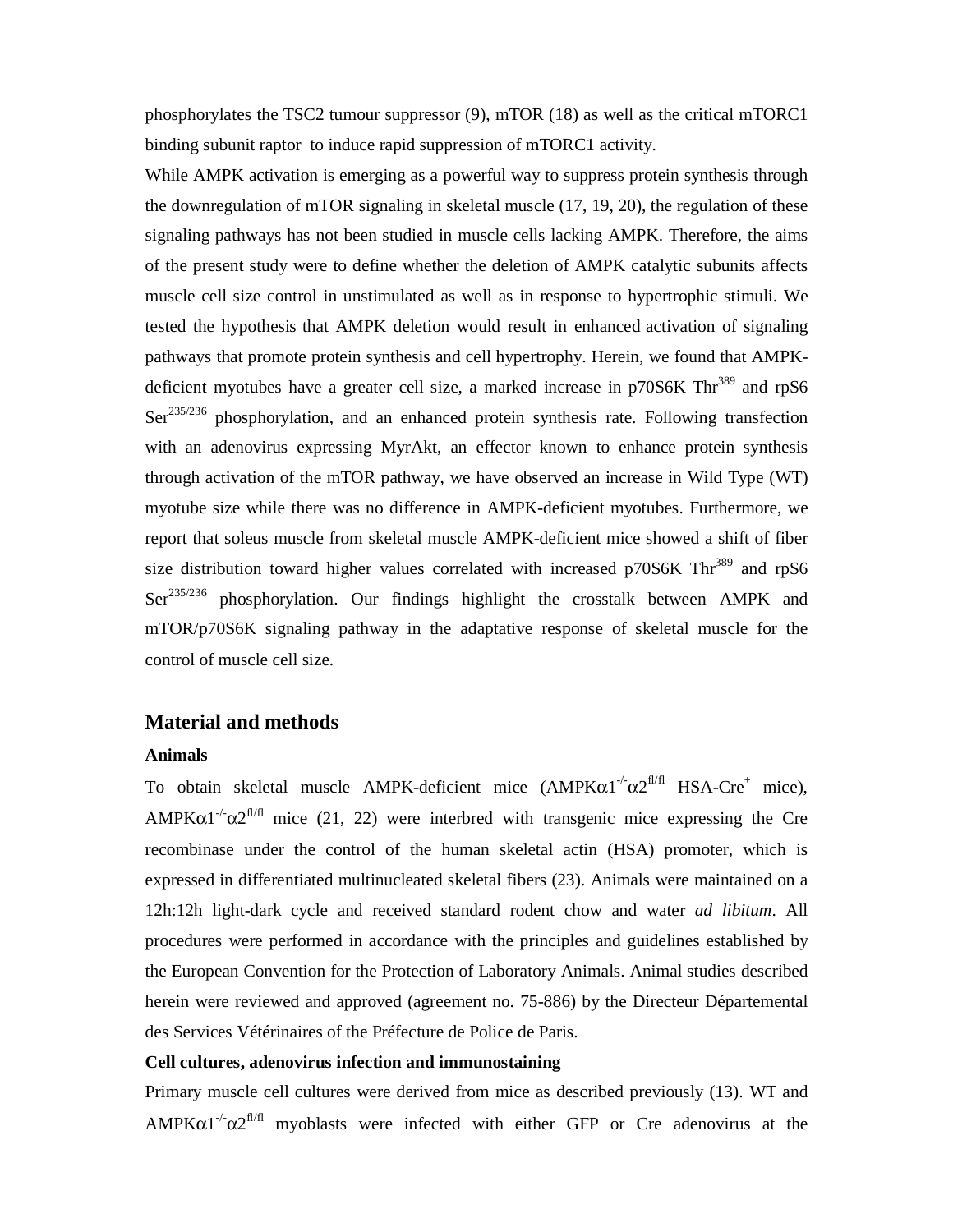multiplicity of infection (m.o.i.) of 50. After 24h, myoblasts were submitted to a second round of infection in the same conditions. Diameter of myotubes was measured after four days of differentiation using Metamorph software (Molecular Devices) as previously described (13). Diameter of myotubes was measured in a region where myonuclei were absent and diameter was constant. For immunostaining, myotubes were fixed with 4% formaldehyde, permeabilized with Triton X-100 and exposed to P-rpS6 (Ser<sup>235/236</sup>) antibody (Cell Signaling Technology).

#### **Tissue collection**

Animals were anaesthetized with xylazine-ketamine and soleus muscles of both legs were removed, cleaned and precisely weighed. Muscles were then frozen in liquid nitrogen for protein extraction or in liquid nitrogen-chilled isopentane for preservation of fiber morphology and stored at -80°C until processed. The fiber cross-sectional area of soleus muscle was determined by staining serial transverse sections (12-16 μm thick) with mouse anti-dystrophin Dys2 antibody (Novocastra) as previously described (13).

#### **Protein isolation and immunoblotting**

Total protein from soleus muscles and myotubes were extracted as described previously (13) and subjected to immunoblot. Blots were probed with antibodies against total  $AMPK\alpha1$ , AMPKα2 (a kind gift from G. Hardie), b-actin (Sigma), phosphorylated and total forms of AMPK (Thr<sup>172</sup>), ACC (Ser<sup>79</sup>), raptor (Ser<sup>792</sup>), rpS6 (Ser<sup>235/236</sup>) and p70S6K (Thr<sup>389</sup>) (Cell Signaling Technology).

#### **Protein synthesis measurements**

After 4 days of differentiation, myotubes were serum-starved for two hours and then exposed to rapamycin (30mM, 1h). Protein synthesis rate was then measured as previously described by incorporation of 35S-Methionine and 35S-Cysteine (EasyTag Express Protein Labelling mix, Perkin Elmer, Waltham, MA, USA). (16). Identical incubations were conducted on parallel plates that contained no cells for blanks measurement.

#### **Statistical analysis**

Results are expressed as means ± SEM. We used Student's *t* test for unpaired data. Differences were considered significant if  $P < 0.05$ .

#### **Results**

#### **Generation of myotubes lacking both AMPK**α**1 and** α**2 catalytic subunits**

In undifferentiated WT myoblasts, only a low  $AMPK\alpha1$  subunit expression was noticeable whereas  $AMPK\alpha2$  subunit was not detected (Figure 1A). However, as differentiation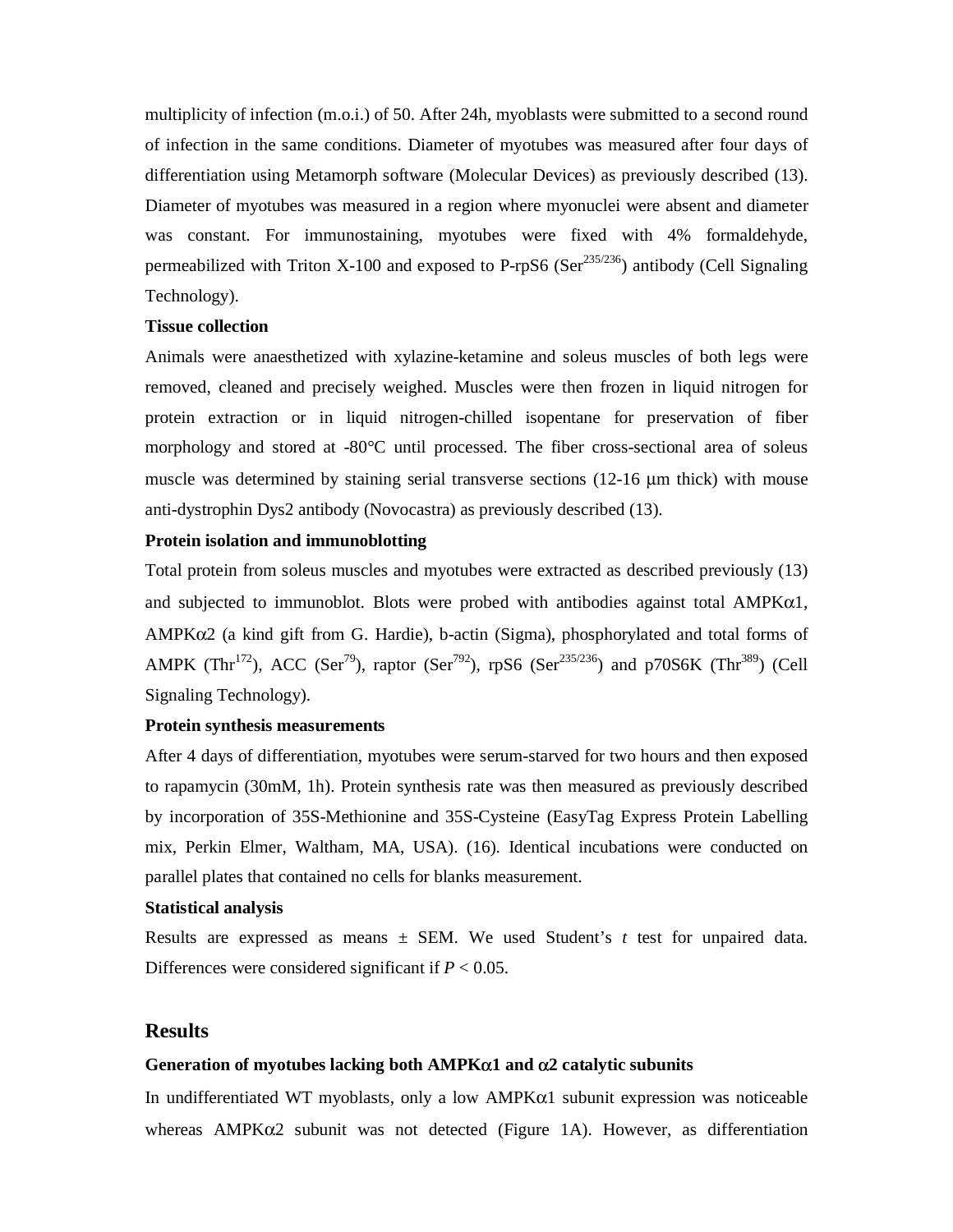progresses, levels of both AMPKα1 and α2 catalytic subunits gradually increased, reaching a maximum by day 4 (Figure 1A). In  $AMPK\alpha1^{-/-}AMPK\alpha2^{f l/f l}$  myotubes,  $AMPK\alpha1$  subunit was absent in both undifferentiated myoblasts and differentiated myotubes, whereas AMPKα2 subunit expression levels showed an increase during differentiation without any significant difference with WT myotubes (Figure 1A). To obtain myotubes lacking both AMPKα1 and AMPK $\alpha$ 2 catalytic subunits, we infected primary AMPK $\alpha$ 1<sup>-/-</sup>AMPK $\alpha$ 2<sup>fl/fl</sup> myoblasts with Cre-expressing adenovirus (Ad-Cre). Myoblasts were infected with GFP-expressing adenovirus as a control. Expression of Cre resulted in the loss of AMPKα2 protein during the differentiation process and  $\triangle MPK\alpha2$  protein was absent after 4 days of differentiation (Figure 1B). Additionally, AMPKα1 protein expression was undetectable in Ad-Cre-infected myoblasts and 4 days after initiation of differentiation (Figure 1B). AMPK-deficient myoblasts efficiently initiate the differentiation program, as evidenced by the typical upregulation of myogenin expression after 1 day of differentiation to about equal levels in both WT and AMPK-deleted cells (data not shown). AMPK-deficient myotubes were fully differentiated at day 4 as assessed by morphology (Figure 2A).

## **Lack of ACC and raptor phosphorylation following AICAR, metformin and A-762669 treatment in AMPK-deficient myotubes**

Myotubes lacking both expression of  $AMPK\alpha1$  and  $\alpha2$  catalytic subunits (referred to as AMPKα1<sup>-/-</sup>α2<sup>-/-</sup>) were treated with the AMPK activators AICAR (5-aminoimidazole-4carboxamide-1-β-D-ribofuranoside) (24), metformin (25) and A-762669 (26). Phosphorylation of AMPK at  $Thr^{172}$  was increased in response to AMPK activators in WT myotubes but was undetectable in AMPK-deficient myotubes (Figure 1C). The effect of AMPK activators on ACC phosphorylation was abolished in AMPKα1<sup>-/-</sup>α2<sup>-/-</sup> myotubes confirming that induction of ACC phosphorylation by AICAR, metformin and A-762669 is completety dependent on AMPK activation in muscle cells. We also examined phosphorylation of raptor, a recently identified AMPK target in the regulation of protein synthesis pathway (8). Raptor is phosphorylated at  $\text{Ser}^{792}$  following AICAR, metformin and A-762669 treatment in WT but not in  $AMPK\alpha1^{-1}\alpha2^{-1}$  myotubes, precisely paralleling ACC phosphorylation pattern (Figure 1C).

#### **Regulation of muscle cell size in the absence of AMPK**

To determine whether AMPK contributes to the control of muscle cell size, we measured the effect of AMPK deletion on myotube size at differentiation day 4 (Figure 2A). The size of  $AMPK\alpha1^{-1}\alpha2^{-1}$  myotubes was 1.5-fold greater than for WT myotubes (Figure 2B).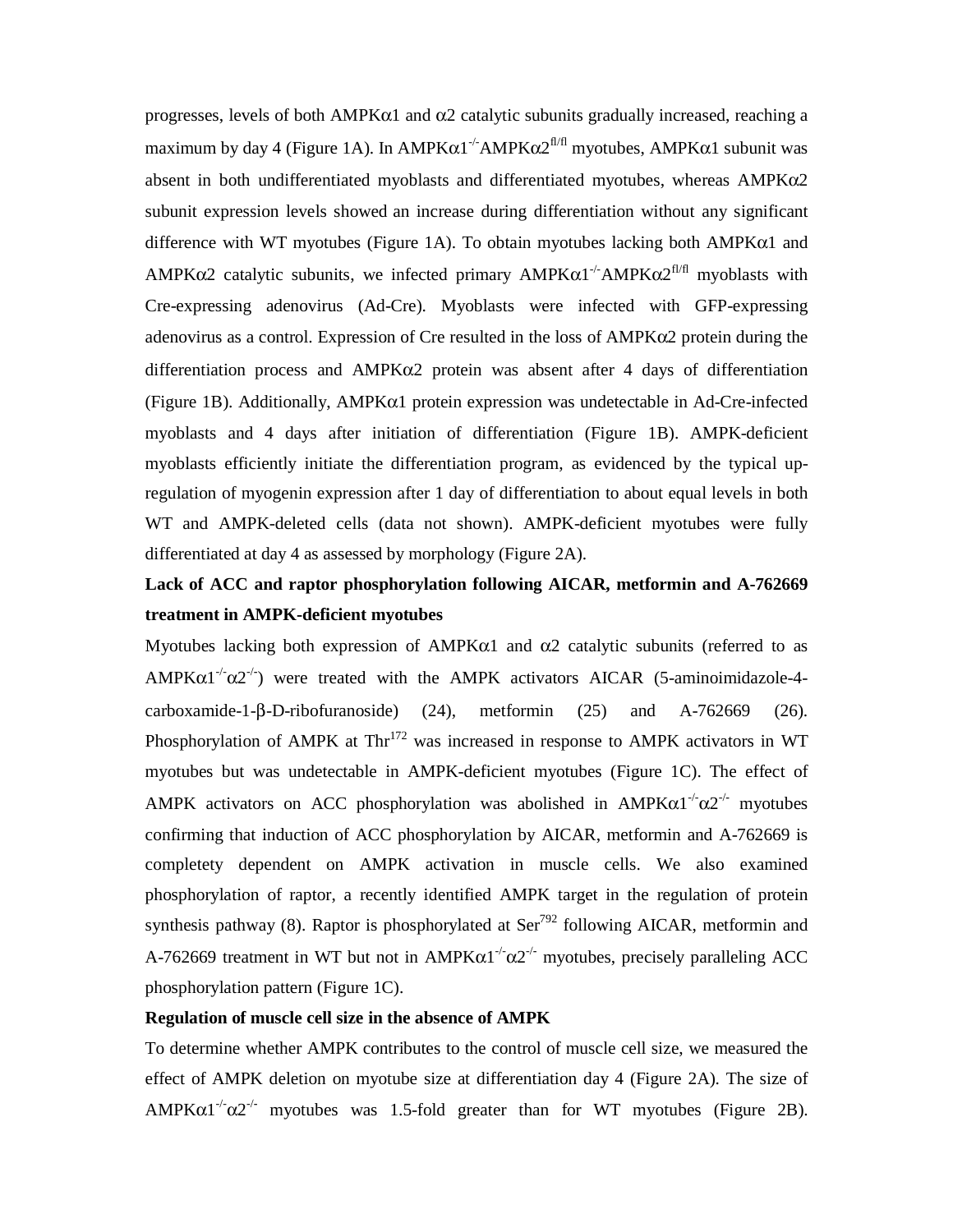Accordingly, the distribution of  $AMPK\alpha1^{-/-}\alpha2^{-/-}$  myotubes size showed higher number of large cells and a smaller proportion of small cells (Figure 2C). Myoblasts fusion was similar in WT and  $AMPK\alpha1^{-1}\alpha2^{-1}$  muscle cultures indicating that cell hypertrophy promoted in the absence of AMPK is due to enhanced cytoplasmic growth rather than increased myoblasts fusion (data not shown).

To address whether inactivation of AMPK signaling was sufficient to upregulate the mTOR pathway, we measured the phosphorylation of p70S6K as surrogate marker of mTOR kinase activity. Interestingly, deletion of AMPK results in a rise in p70S6K phosphorylation at Thr<sup>389</sup> and of its downstream target ribosomal protein  $S6$  at  $Ser^{235/236}$  as assessed by Western blot and immunofluorescence analysis (Figures 3A and 3B). Interestingly, the protein quantity recovered per well was twice as high in AMPKα1<sup>-/-</sup>α2<sup>-/-</sup> myotubes compared to WT myotubes (Figure 3C). The rate of protein synthesis measured by  $35S$ -methionine incorporation was increased 2-fold in AMPKα1<sup>-/-</sup>α2<sup>-/-</sup> myotubes (Figure 3D) compared to WT myotubes. The protein synthesis rate was sensitive to rapamycin in both WT and  $AMPK\alpha1^{-1}\alpha2^{-1}$  myotubes, as it was decreased by half after rapamycin treatment (30μM, 1h), decreasing the protein synthesis rate in AMPK-deficient myotubes to the level of WT myotubes in basal conditions (Figure 3D). Accordingly, treatment with rapamycin abolished phosphorylation of p70S6K at Thr<sup>389</sup> in both WT and  $AMPK\alpha1^{-1}\alpha2^{-1}$  myotubes (Figure 3E). We therefore wished to investigate the effect of rapamycin on cell size and mTOR downstream componentsleading to the stimulation of skeletal muscle protein synthesis in AMPKα1<sup>-/-</sup>α2<sup>-/-</sup> myotubes. This mTOR pathway blunting significantly affected the size of both WT and AMPKα1<sup>-/-</sup>α2<sup>-/-</sup> myotubes, decreasing the myotube diameter of AMPK-deficient cells to the level of WT cells (Figures 2A, B and C).

#### **MyrAkt-induced cell hypertrophy in WT but not in AMPK**α**1-/-**α**2-/- myotubes**

To investigate the functional consequence of AMPK deletion on mTOR-mediated hypertrophy, WT and AMPK $\alpha$ 1<sup>-/-</sup> $\alpha$ 2<sup>-/-</sup> muscle cells were infected with an adenovirus expressing constitutive active Akt (MyrAkt). The diameter of myotubes increased by 20% in WT cells whereas it was not affected in  $AMPK\alpha1^{-1}\alpha2^{-1}$  myotubes (Figures 4A and B). In addition, we measured the phosphorylation of p70S6K as surrogate marker of mTOR kinase activity. We observed a significant increase in p70S6K phosphorylation only in WT myotubes introduced with MyrAkt*,* consistent with an absence of negative action of AMPK on mTOR/p70S6K signaling pathway in response to hypertrophy in  $AMPKα1^{-1}α2^{-1}$  myotubes (Figure 4C).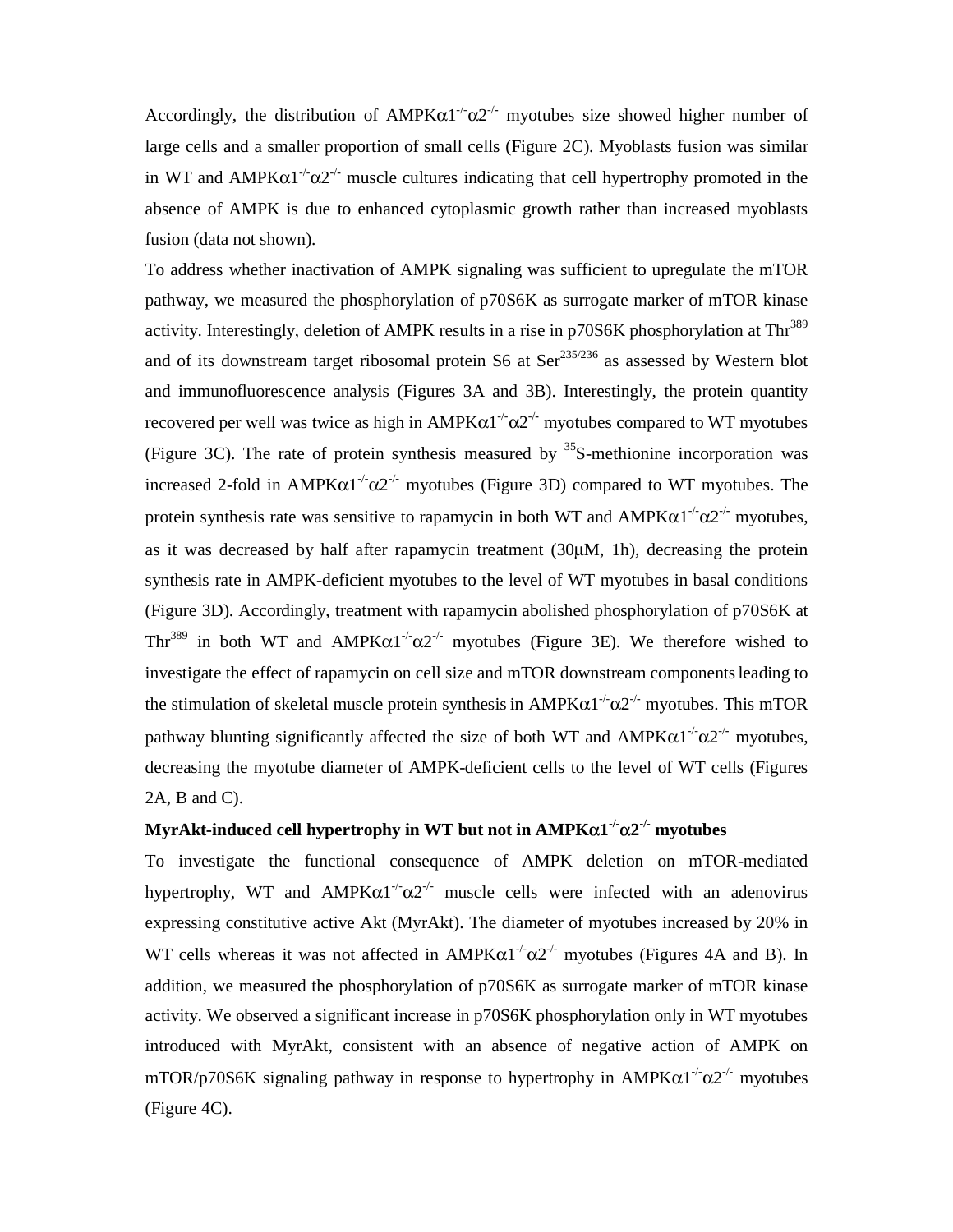#### **Increased muscle fiber size in skeletal muscle AMPK-deficient mice**

To extend our findings *in vivo*,  $AMPK\alpha1^{-1}\alpha2^{f\|f\|}$  mice were interbred with transgenic mice expressing the Cre recombinase under the control of the human skeletal actin (HSA) promoter, which is exclusively expressed in differentiated multinucleated skeletal fibers (23). The resulting skeletal muscle AMPK-deficient mice were viable and appeared normal in all respects as compared to HSA-Cre transgenic controls. The body weight of  $AMPK\alpha1^{-1}\alpha2^{fI/fI}$ HSA-Cre<sup>+</sup> mice was similar with that of control mice (data not shown). Skeletal musclespecific deletion of  $\text{AMPK}\alpha2$  was examined by western blot analysis.  $\text{AMPK}\alpha2$  expression was undetectable in *soleus* muscle from muscle AMPK-deficient mice (Figure 5A), with no sign of deletion in liver and heart (data not shown). Additionally,  $AMPK\alpha1$  was also absent in *soleus* muscle from muscle AMPK-deficient mice (Figure 5A). To determine whether AMPK deletion affects skeletal muscle mass, we compared the *soleus* muscle weight from  $AMPK\alpha1^{-1}\alpha2^{f1/f1}$  HSA-Cre<sup>+</sup> and HSA-Cre<sup>-</sup> mice. Soleus muscle mass was significantly higher by 42% in muscle AMPK-deficient mice compared to control mice (Figure 5B). Histological analysis of AMPK-deficient *soleus* muscle revealed increased cross-sectional area of the fibers (Figure 5C). Furthermore, myofiber size distribution of AMPK-deficient *soleus* muscle exhibits increased number of large myofibers and fewer small myofibers compared to control *soleus* muscle (Figures 5D). Finally, fiber hypertrophy in AMPK-deficient *soleus* muscle was associated with increased phosphorylation of  $p70S6K$  at Th $r^{389}$  (Figure 5A) and of its downstream target ribosomal protein S6 at Ser $^{235/236}$  (Figure 5A).

#### **Discussion**

The mTORC1 signaling pathway has recently emerged as a crucial point of convergence for signaling by nutrients (glucose, amino acids), growth factors and cellular energy to promote skeletal muscle growth and fiber size  $(2, 4, 5, 7)$ . As opposed to the mTORC1 signaling pathway, AMPK is activated under conditions of energy stress leading to high intracellular AMP/ATP ratio and restores cellular energy balance by promoting ATP-generating pathways, while simultaneously inhibiting ATP-utilizing pathways (10). Cell growth is energetically demanding and its inhibition is therefore an important mechanism to save energy under metabolic stress. To suppress mTOR signaling, AMPK utilizes both direct and indirect targets *via* phosphorylation and activation of TSC2 on Thr<sup>1227</sup> and Ser<sup>1345</sup> (9), and/or phosphorylation and inactivation of mTOR on  $\text{Thr}^{2446}$  (18). AMPK has also recently been shown to inhibit mTORC1 directly, *via* phosphorylation of raptor on Ser<sup>722</sup>/Ser<sup>792</sup> (8). Here, we confirmed that raptor is rapidly phosphorylated in muscle cells treated with AMPK activators but induction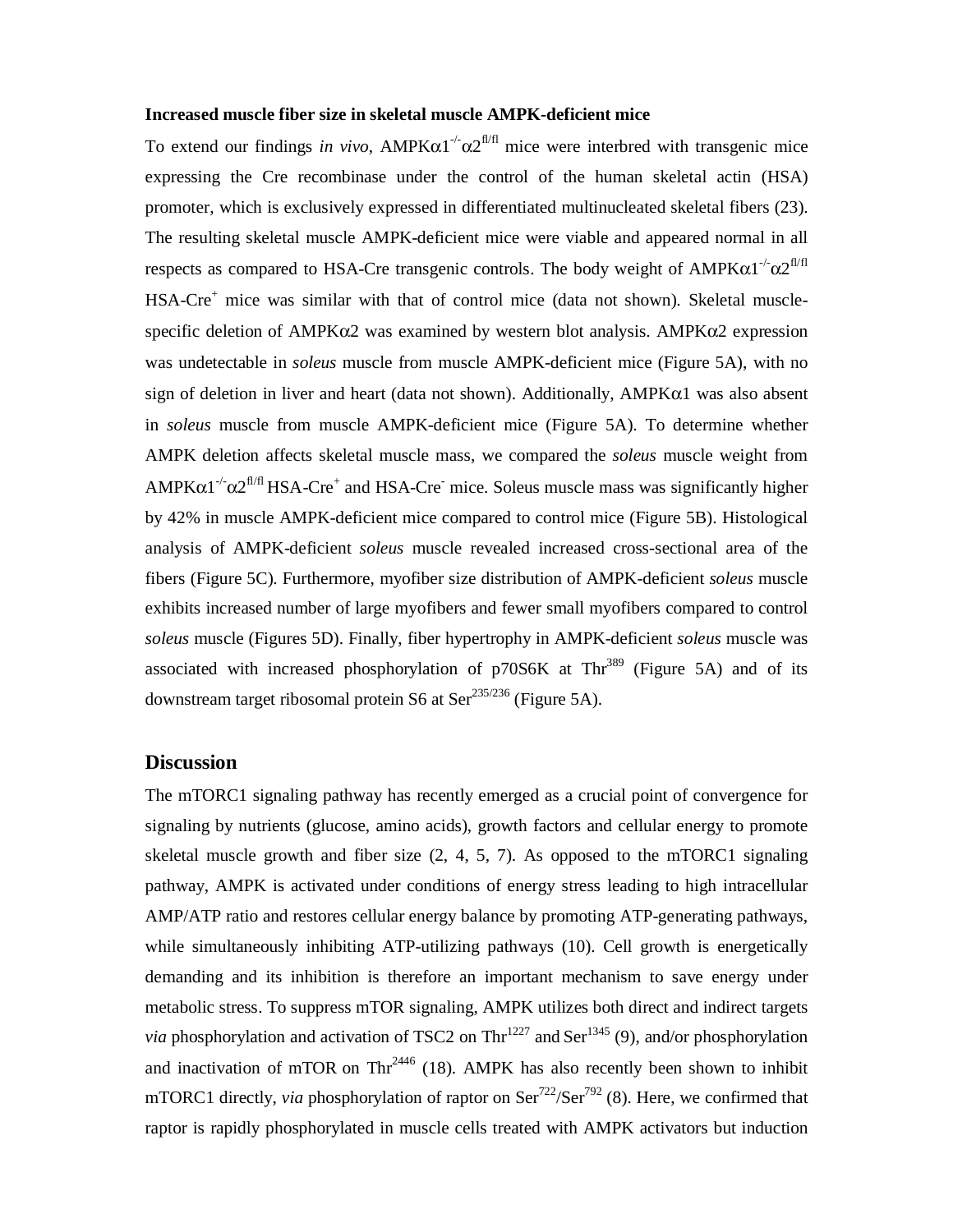of its phosphorylation was lost in muscle cells deleted for both AMPK catalytic subunits (Figure 1C), indicating an AMPK-dependent effect.

Recent evidence indicates that AMPK acts as a cellular energy checkpoint to prevent cell growth when cellular energy reserves are insufficient (8, 27). Hence, AMPK inhibits protein synthesis when nutrient conditions are limited by interfering with anabolic signaling mediated by the mTOR pathway. Our results provide strong evidence for the crucial role of AMPK in the maintenance of cell size through the control of mTOR/p70S6K signaling pathway. Deletion of AMPK in muscle cells enhanced p70S6K phosphorylation and in turn, protein synthesis rate, contributing to the shift in muscle cell and fiber size distribution toward high values (Figure 2C, 3A and 3D). Interestingly, treatment of AMPK-deficient cells with rapamycin completely blocked the up-regulation of p70S6K phosphorylation and rescued AMPK $\alpha$ 1<sup>-/-</sup> $\alpha$ 2<sup>-/-</sup> muscle cell size (Figure 2C and 3E). Consistent with our results, analysis of signaling downstream of mTORC1 has revealed the contribution of p70S6K phosphorylation in the control of muscle cell size and muscle hypertrophy (7). Muscle cells lacking p70S6K exhibited reduced cell size and failed to adapt their size to the inhibitory effect of rapamycin or amino acid starvation (7). Suppression of p70S6K signaling triggers an energy stress response defined by an increase in the AMP/ATP ratio leading to the activation of AMPK (6). This increase in AMPK activity blunts the growth responses to nutrient availability and inhibits signals that affect the regulation of muscle size. In this context, AMPK inhibition restores muscle cell growth and sensitivity to nutrient signals (6). Of note, inactivation of mTORC1 has previously been demonstrated to be critical for the ability of AMPK to integrate energy sensing with cell growth and proliferation requirement (9, 28). In contrast, loss of AMPK induces an absence of p70S6K inhibition, leading to higher protein synthesis rate and ultimately to increased muscle cell size. Interestingly, AMPKα1<sup>-/-</sup>α2<sup>-/-</sup> myotubes are resistant to MyrAkt hypertrophic action (Figure 4A and 4B) and p70S6K phosphorylation was not further increased in the absence of AMPK suggesting a ceiling effect (Figure 4C). One possible explanation is that mTOR signaling pathway is already activated at its maximal level in the absence of AMPK and no further increase is possible in response to Akt stimulation. Furthermore, it is possible that AMPK deletion also limits energy production for cell growth in response to MyrAkt-induced hypertrophy. Impaired mitochondrial function has been demonstrated in skeletal muscle of mice expressing a kinase-dead AMPKα2 subunit in skeletal muscle (29). Accordingly, impaired ATP generation was observed in skeletal muscle of these mice following chronic energy deprivation (30) and exercise (29). In addition, a marked energy disturbances was also reported during exercise in skeletal muscle of  $AMPK\alpha$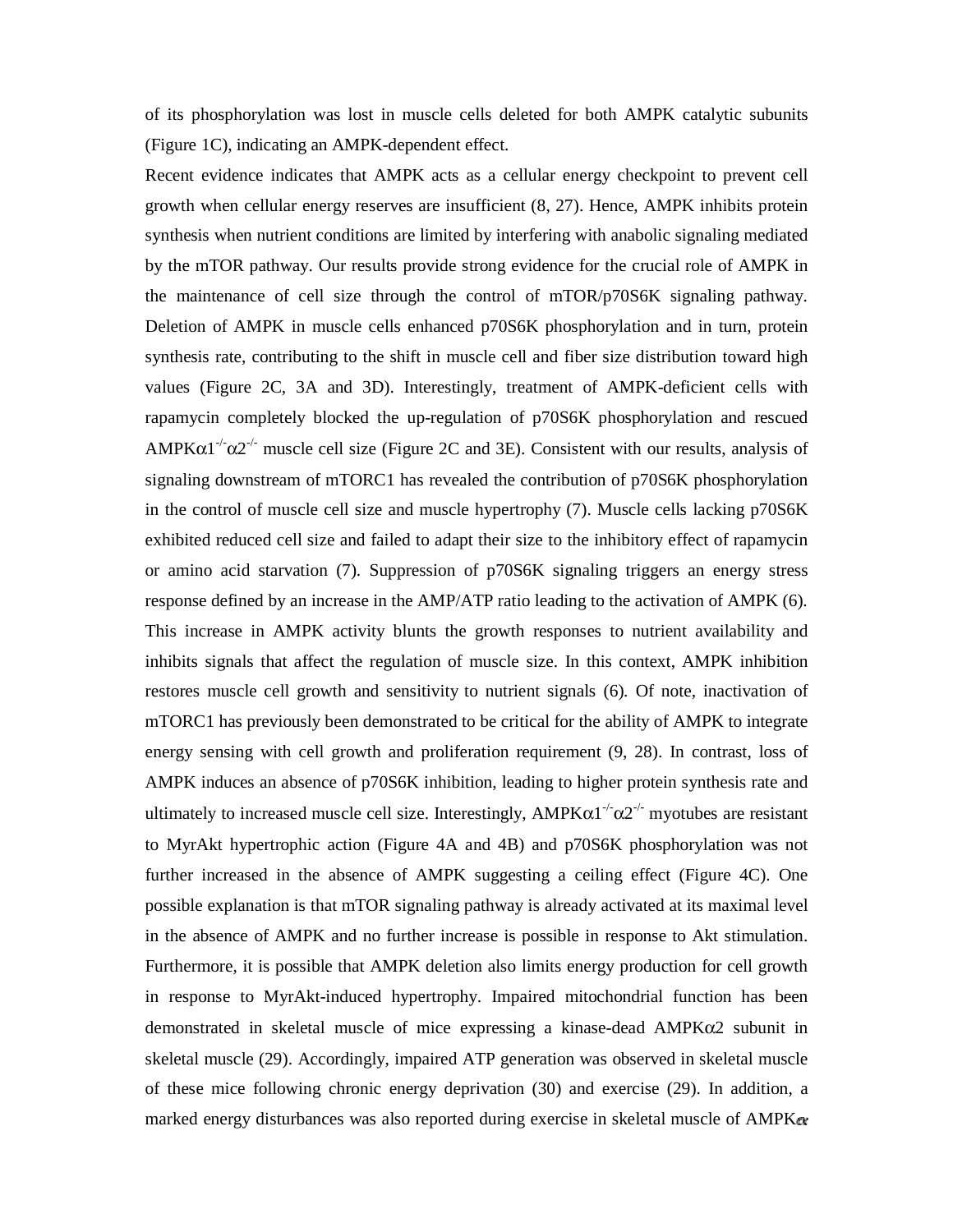2-/- mice (31) supporting the role of  $AMPK\alpha2$  in metabolic adaptations of skeletal muscle (32). These observations are completely consistent with the model that AMPK plays an essential role in the coordination between cell growth and cellular energy levels.

The inability of AMPK-deficient muscle cells to sense the cellular energy status triggers a signal equivalent to high energy content and a nutrient-rich environment, leading to the hypertrophy of AMPKα1<sup>-/-</sup>α2<sup>-/-</sup> myotubes. These results show the major impact of AMPK deletion on muscle cell size in our model. The physiological relevance of these data has been investigated in our skeletal muscle AMPK-deficient mice model. Interestingly, the increase in muscle mass and fiber size found in the *soleus* muscle is associated with an activation of the p70S6K/mTOR pathway (Figure 5). These findings demonstrate that *in vivo* as well as *in vitro*, AMPK is highly implicated in the maintenance of muscle cell size. Thus, a crosstalk between p70S6K and AMPK establishes a thin balance integrating cellular energy and nutrition content, and leading to changes in growth and metabolic rates. Evidence is accumulating that the molecular interplay between AMPK and mTOR signaling also limit hypertrophy in the heart to various stimuli. Treatment of neonatal rat cardiomyocytes with metformin, AICAR or resveratrol activated AMPK and inhibited the development of hypertrophy during phenylephrine treatment (33, 34). Notably, increased heart hypertrophy was observed in  $AMPK\alpha2$ -deficient mice following isoproterenol treatment (35) or transverse aortic constriction (36), which correlated with dramatic increases in mTORC1 signaling.

Recent studies have also linked AMPK and protein degradation in the muscle. Indeed, AICAR and metformin treatments decreased protein synthesis and increased protein degradation in an AMPK-dependant manner in C2C12 myotubes (37). Another study, also in C2C12 myotubes, has shown that AMPK activation stimulates myofibrillar protein degradation by increasing FOXO transcription factors (38). In our AMPK-deficient models, protein degradation may well be downregulated, thus emphasizing the observed phenotype. The increased protein quantity and associated hypertrophy observed may result from both an increase in protein synthesis and a decrease in protein degradation.

AMPK has emerged over the last decade as a central integrator of signals that control energy balance. Our results extend this notion by showing that AMPK controls muscle cell size and is involved in the cell size maintenance through the regulation of mTOR/p70S6K pathway. The recent findings that mTORC1 regulates muscle insulin signaling (39) and metabolism (40) in addition to protein synthesis suggest that AMPK metabolic effects might be mediated, at least in part, through modulation of mTORC1 activity. Thus, our data support the view that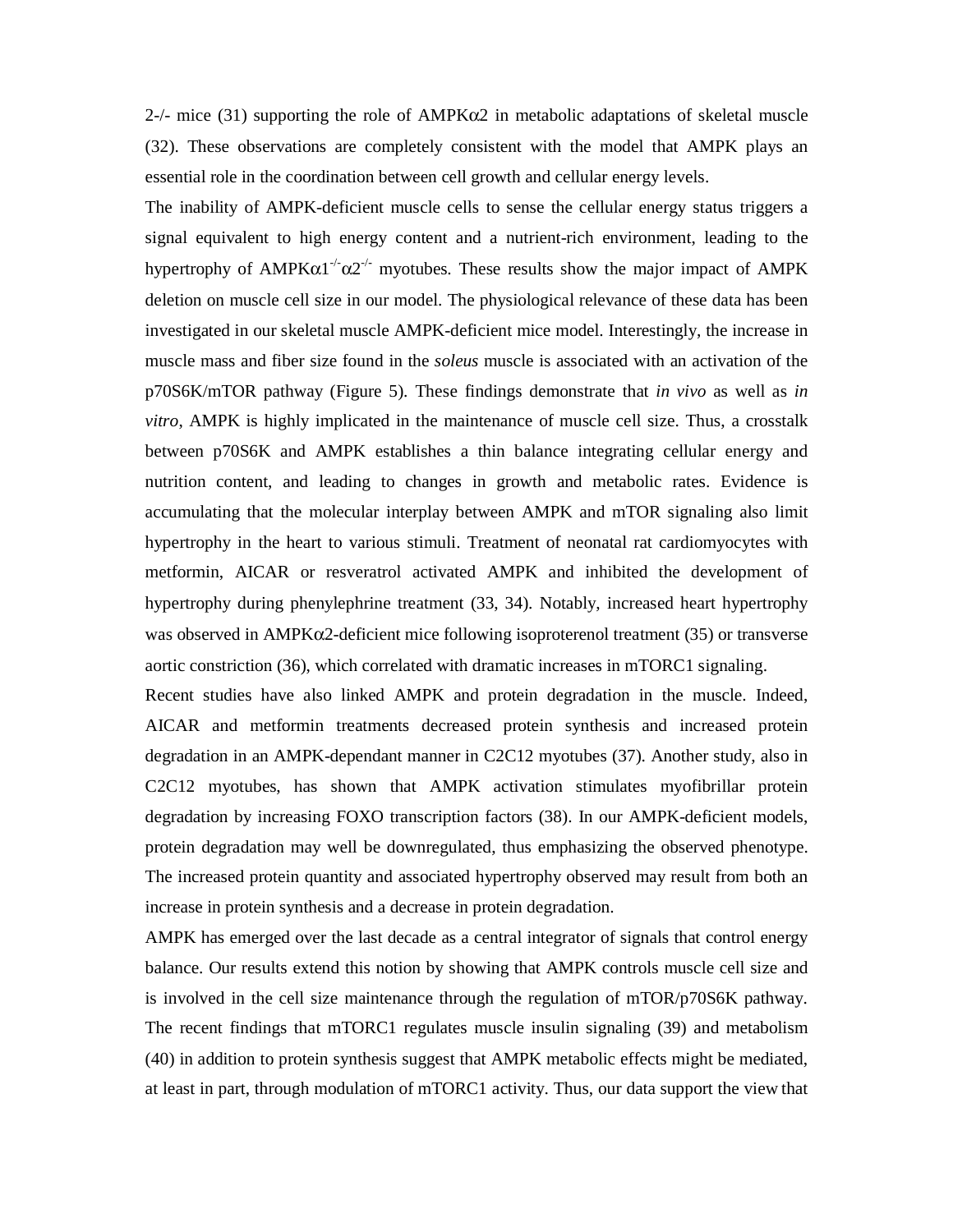crosstalk between of AMPK and mTOR/p70S6K defines a metabolic program coordinating muscle plasticity.

### **Acknowledgements**

We thank Judith Melki for kindly supplying the HSA-Cre transgenic mice for breeding, Kei Sakamoto for the kind gift of A-769662 and Grahame Hardie for providing anti-AMPKα1 and  $\alpha$ 2 antibodies. We are indebted to Dr Luc Bertrand for protein synthesis protocol. We also thank Athanassia Sotiropoulos for helpful and fruitful discussions.

This work was supported by the European Commission integrated project (LSHM-CT-2004- 005272), ANR (PHYSIO 2006 R06428KS) and AFM (grant 14138).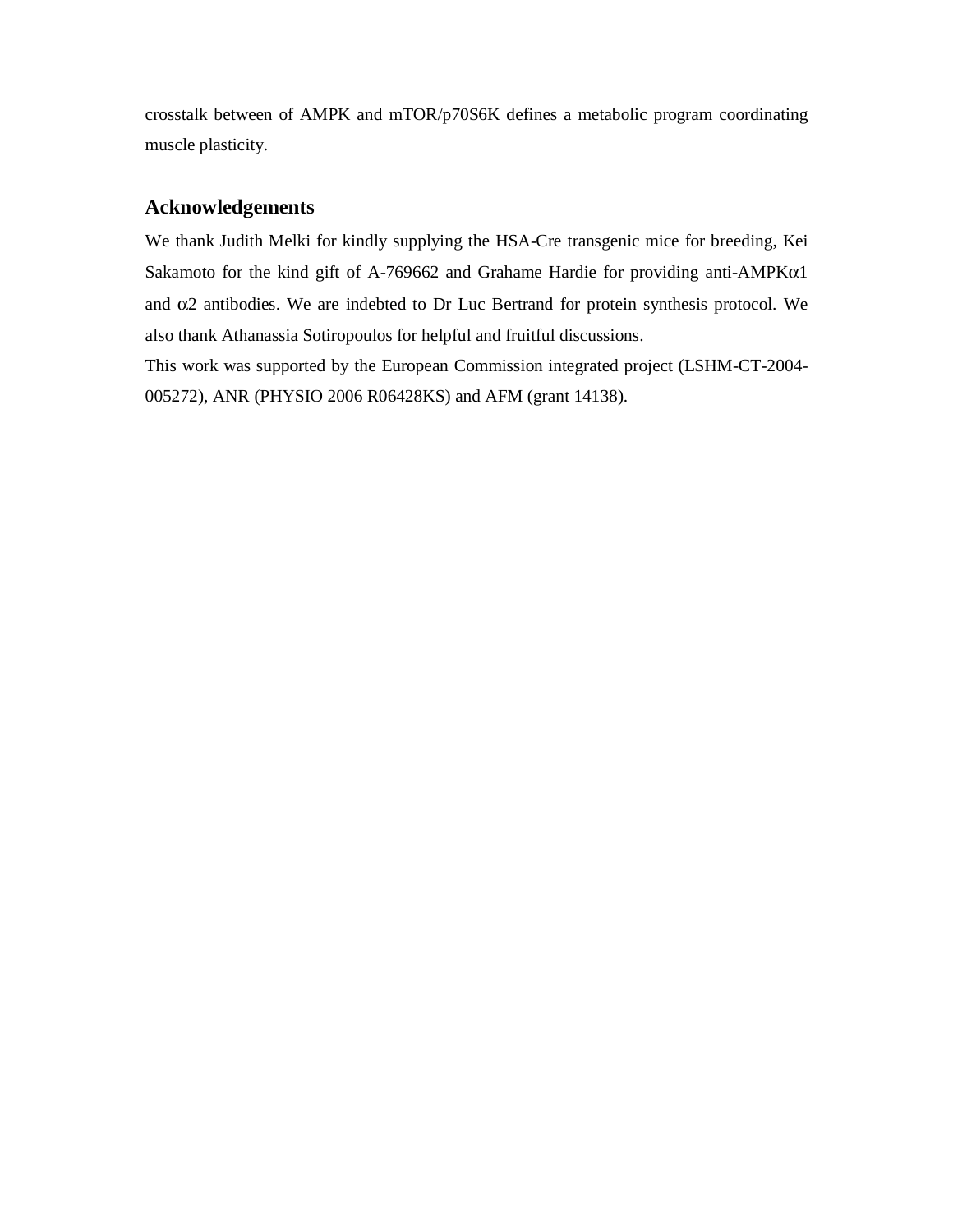## **References**

- 1. Glass, D. J. (2005) Skeletal muscle hypertrophy and atrophy signaling pathways. *The international journal of biochemistry & cell biology* **37**, 1974-1984
- 2. Wullschleger, S., Loewith, R., and Hall, M. N. (2006) TOR signaling in growth and metabolism. *Cell* **124**, 471-484
- 3. Sarbassov, D. D., Ali, S. M., Kim, D. H., Guertin, D. A., Latek, R. R., Erdjument-Bromage, H., Tempst, P., and Sabatini, D. M. (2004) Rictor, a novel binding partner of mTOR, defines a rapamycin-insensitive and raptor-independent pathway that regulates the cytoskeleton. *Curr Biol* **14**, 1296-1302
- 4. Bodine, S. C., Stitt, T. N., Gonzalez, M., Kline, W. O., Stover, G. L., Bauerlein, R., Zlotchenko, E., Scrimgeour, A., Lawrence, J. C., Glass, D. J., and Yancopoulos, G. D. (2001) Akt/mTOR pathway is a crucial regulator of skeletal muscle hypertrophy and can prevent muscle atrophy in vivo. *Nature cell biology* **3**, 1014-1019
- 5. Pallafacchina, G., Calabria, E., Serrano, A. L., Kalhovde, J. M., and Schiaffino, S. (2002) A protein kinase B-dependent and rapamycin-sensitive pathway controls skeletal muscle growth but not fiber type specification. *Proceedings of the National Academy of Sciences of the United States of America* **99**, 9213-9218
- 6. Aguilar, V., Alliouachene, S., Sotiropoulos, A., Sobering, A., Athea, Y., Djouadi, F., Miraux, S., Thiaudiere, E., Foretz, M., Viollet, B., Diolez, P., Bastin, J., Benit, P., Rustin, P., Carling, D., Sandri, M., Ventura-Clapier, R., and Pende, M. (2007) S6 kinase deletion suppresses muscle growth adaptations to nutrient availability by activating AMP kinase. *Cell Metab* **5**, 476-487
- 7. Ohanna, M., Sobering, A. K., Lapointe, T., Lorenzo, L., Praud, C., Petroulakis, E., Sonenberg, N., Kelly, P. A., Sotiropoulos, A., and Pende, M. (2005) Atrophy of S6K1(-/-) skeletal muscle cells reveals distinct mTOR effectors for cell cycle and size control. *Nature cell biology* **7**, 286-294
- 8. Gwinn, D. M., Shackelford, D. B., Egan, D. F., Mihaylova, M. M., Mery, A., Vasquez, D. S., Turk, B. E., and Shaw, R. J. (2008) AMPK phosphorylation of raptor mediates a metabolic checkpoint. *Molecular cell* **30**, 214-226
- 9. Inoki, K., Zhu, T., and Guan, K. L. (2003) TSC2 mediates cellular energy response to control cell growth and survival. *Cell* **115**, 577-590
- 10. Hardie, D. G. (2007) AMP-activated/SNF1 protein kinases: conserved guardians of cellular energy. *Nature reviews* **8**, 774-785
- 11. Gordon, S. E., Lake, J. A., Westerkamp, C. M., and Thomson, D. M. (2008) Does AMP-activated protein kinase negatively mediate aged fast-twitch skeletal muscle mass? *Exercise and sport sciences reviews* **36**, 179-186
- 12. Thomson, D. M., and Gordon, S. E. (2005) Diminished overload-induced hypertrophy in aged fast-twitch skeletal muscle is associated with AMPK hyperphosphorylation. *J Appl Physiol* **98**, 557-564
- 13. Mounier, R., Lantier, L., Leclerc, J., Sotiropoulos, A., Pende, M., Daegelen, D., Sakamoto, K., Foretz, M., and Viollet, B. (2009) Important role for AMPKalpha1 in limiting skeletal muscle cell hypertrophy. *Faseb J* **23**, 2264-2273
- 14. Kimura, N., Tokunaga, C., Dalal, S., Richardson, C., Yoshino, K., Hara, K., Kemp, B. E., Witters, L. A., Mimura, O., and Yonezawa, K. (2003) A possible linkage between AMP-activated protein kinase (AMPK) and mammalian target of rapamycin (mTOR) signalling pathway. *Genes Cells* **8**, 65-79
- 15. Krause, U., Bertrand, L., and Hue, L. (2002) Control of p70 ribosomal protein S6 kinase and acetyl-CoA carboxylase by AMP-activated protein kinase and protein phosphatases in isolated hepatocytes. *Eur J Biochem* **269**, 3751-3759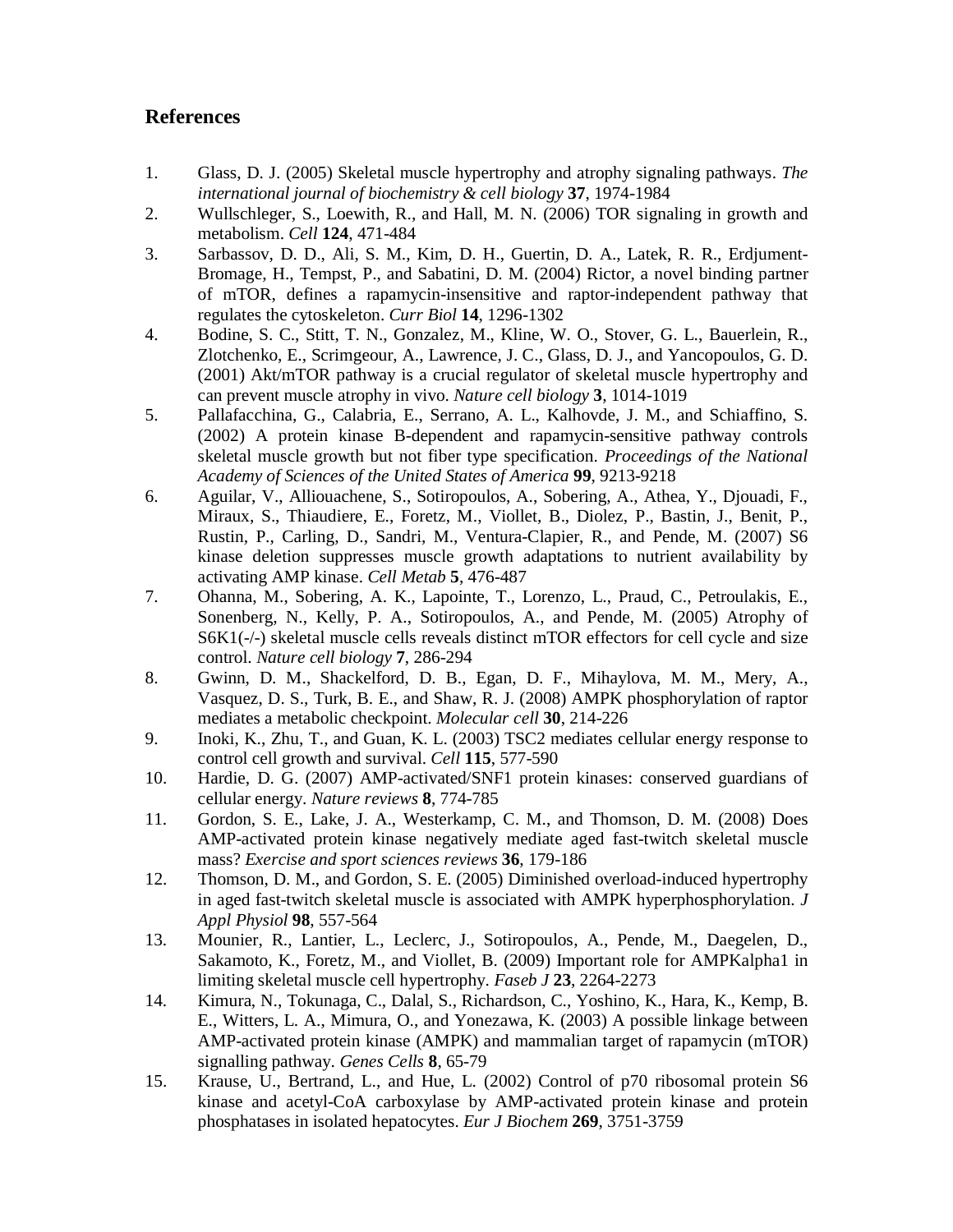- 16. Horman, S., Browne, G., Krause, U., Patel, J., Vertommen, D., Bertrand, L., Lavoinne, A., Hue, L., Proud, C., and Rider, M. (2002) Activation of AMP-activated protein kinase leads to the phosphorylation of elongation factor 2 and an inhibition of protein synthesis. *Curr Biol* **12**, 1419-1423
- 17. Bolster, D. R., Crozier, S. J., Kimball, S. R., and Jefferson, L. S. (2002) AMPactivated protein kinase suppresses protein synthesis in rat skeletal muscle through down-regulated mammalian target of rapamycin (mTOR) signaling. *The Journal of biological chemistry* **277**, 23977-23980
- 18. Cheng, S. W., Fryer, L. G., Carling, D., and Shepherd, P. R. (2004) Thr2446 is a novel mammalian target of rapamycin (mTOR) phosphorylation site regulated by nutrient status. *The Journal of biological chemistry* **279**, 15719-15722
- 19. Thomson, D. M., Fick, C. A., and Gordon, S. E. (2008) AMPK activation attenuates S6K1, 4E-BP1, and eEF2 signaling responses to high-frequency electrically stimulated skeletal muscle contractions. *J Appl Physiol* **104**, 625-632
- 20. Dreyer, H. C., Fujita, S., Cadenas, J. G., Chinkes, D. L., Volpi, E., and Rasmussen, B. B. (2006) Resistance exercise increases AMPK activity and reduces 4E-BP1 phosphorylation and protein synthesis in human skeletal muscle. *The Journal of physiology* **576**, 613-624
- 21. Jorgensen, S. B., Viollet, B., Andreelli, F., Frosig, C., Birk, J. B., Schjerling, P., Vaulont, S., Richter, E. A., and Wojtaszewski, J. F. (2004) Knockout of the alpha2 but not alpha1 5'-AMP-activated protein kinase isoform abolishes 5-aminoimidazole-4 carboxamide-1-beta-4-ribofuranoside but not contraction-induced glucose uptake in skeletal muscle. *The Journal of biological chemistry* **279**, 1070-1079
- 22. Viollet, B., Andreelli, F., Jorgensen, S. B., Perrin, C., Geloen, A., Flamez, D., Mu, J., Lenzner, C., Baud, O., Bennoun, M., Gomas, E., Nicolas, G., Wojtaszewski, J. F., Kahn, A., Carling, D., Schuit, F. C., Birnbaum, M. J., Richter, E. A., Burcelin, R., and Vaulont, S. (2003) The AMP-activated protein kinase alpha2 catalytic subunit controls whole-body insulin sensitivity. *J Clin Invest* **111**, 91-98
- 23. Miniou, P., Tiziano, D., Frugier, T., Roblot, N., Le Meur, M., and Melki, J. (1999) Gene targeting restricted to mouse striated muscle lineage. *Nucleic acids research* **27**, e27
- 24. Corton, J. M., Gillespie, J. G., Hawley, S. A., and Hardie, D. G. (1995) 5 aminoimidazole-4-carboxamide ribonucleoside. A specific method for activating AMP-activated protein kinase in intact cells? *Eur J Biochem* **229**, 558-565
- 25. Zhou, G., Myers, R., Li, Y., Chen, Y., Shen, X., Fenyk-Melody, J., Wu, M., Ventre, J., Doebber, T., Fujii, N., Musi, N., Hirshman, M. F., Goodyear, L. J., and Moller, D. E. (2001) Role of AMP-activated protein kinase in mechanism of metformin action. *J Clin Invest* **108**, 1167-1174
- 26. Cool, B., Zinker, B., Chiou, W., Kifle, L., Cao, N., Perham, M., Dickinson, R., Adler, A., Gagne, G., Iyengar, R., Zhao, G., Marsh, K., Kym, P., Jung, P., Camp, H. S., and Frevert, E. (2006) Identification and characterization of a small molecule AMPK activator that treats key components of type 2 diabetes and the metabolic syndrome. *Cell Metab* **3**, 403-416
- 27. Hardie, D. G. (2008) AMPK and Raptor: matching cell growth to energy supply. *Molecular cell* **30**, 263-265
- 28. Shaw, R. J., Bardeesy, N., Manning, B. D., Lopez, L., Kosmatka, M., DePinho, R. A., and Cantley, L. C. (2004) The LKB1 tumor suppressor negatively regulates mTOR signaling. *Cancer cell* **6**, 91-99
- 29. Lee-Young, R. S., Griffee, S. R., Lynes, S. E., Bracy, D. P., Ayala, J. E., McGuinness, O. P., and Wasserman, D. H. (2009) Skeletal muscle AMP-activated protein kinase is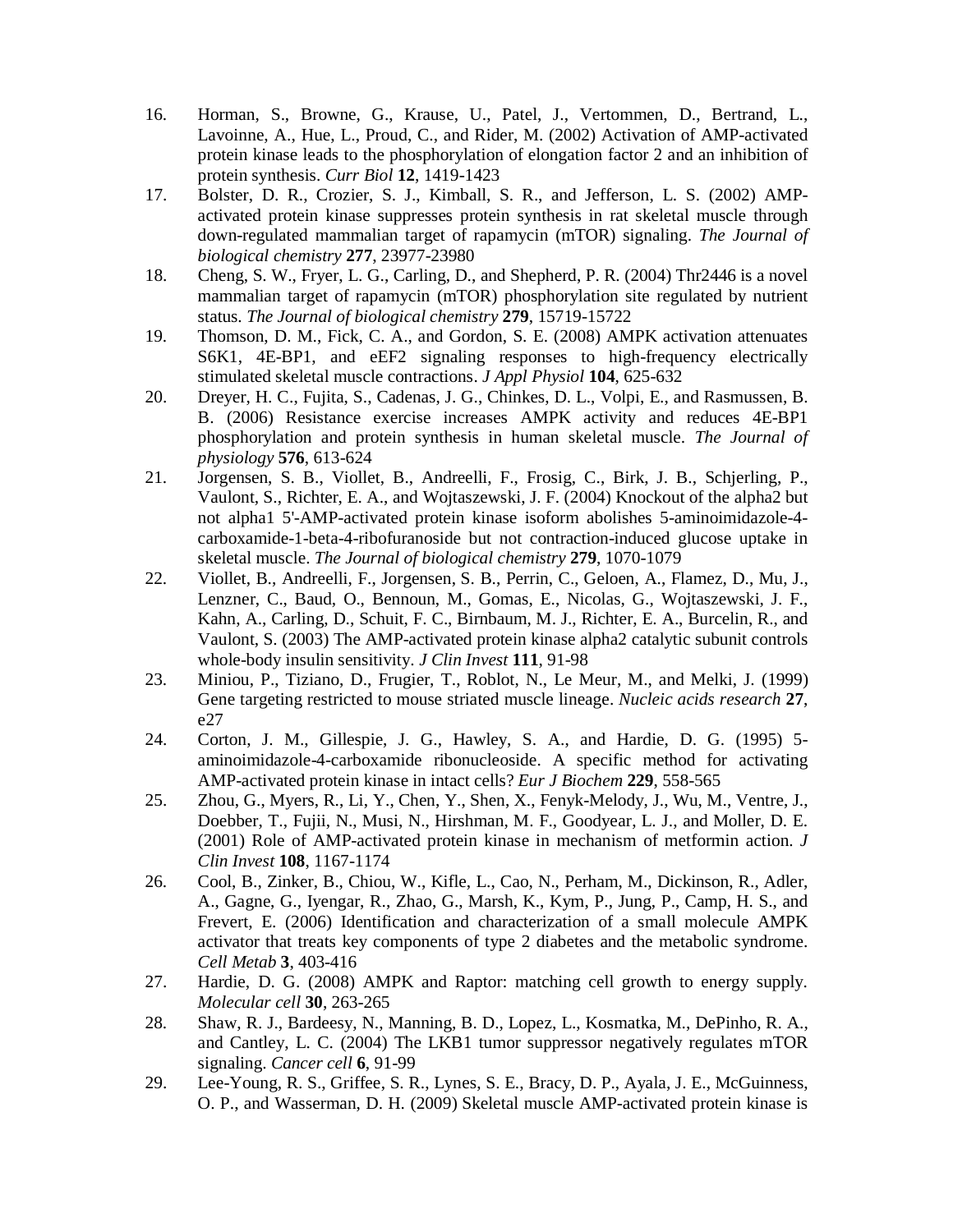essential for the metabolic response to exercise in vivo. *The Journal of biological chemistry* **284**, 23925-23934

- 30. Zong, H., Ren, J. M., Young, L. H., Pypaert, M., Mu, J., Birnbaum, M. J., and Shulman, G. I. (2002) AMP kinase is required for mitochondrial biogenesis in skeletal muscle in response to chronic energy deprivation. *Proceedings of the National Academy of Sciences of the United States of America* **99**, 15983-15987
- 31. Klein, D. K., Pilegaard, H., Treebak, J. T., Jensen, T. E., Viollet, B., Schjerling, P., and Wojtaszewski, J. F. (2007) Lack of AMPKalpha2 enhances pyruvate dehydrogenase activity during exercise. *American journal of physiology* **293**, E1242- 1249
- 32. McGee, S. L., Mustard, K. J., Hardie, D. G., and Baar, K. (2008) Normal hypertrophy accompanied by phosphoryation and activation of AMP-activated protein kinase alpha1 following overload in LKB1 knockout mice. *The Journal of physiology* **586**, 1731-1741
- 33. Chan, A. Y., Dolinsky, V. W., Soltys, C. L., Viollet, B., Baksh, S., Light, P. E., and Dyck, J. R. (2008) Resveratrol inhibits cardiac hypertrophy via AMP-activated protein kinase and Akt. *The Journal of biological chemistry* **283**, 24194-24201
- 34. Chan, A. Y., Soltys, C. L., Young, M. E., Proud, C. G., and Dyck, J. R. (2004) Activation of AMP-activated protein kinase inhibits protein synthesis associated with hypertrophy in the cardiac myocyte. *The Journal of biological chemistry* **279**, 32771- 32779
- 35. Zarrinpashneh, E., Carjaval, K., Beauloye, C., Ginion, A., Mateo, P., Pouleur, A. C., Horman, S., Vaulont, S., Hoerter, J., Viollet, B., Hue, L., Vanoverschelde, J. L., and Bertrand, L. (2006) Role of the alpha2-isoform of AMP-activated protein kinase in the metabolic response of the heart to no-flow ischemia. *Am J Physiol Heart Circ Physiol* **291**, H2875-2883
- 36. Zhang, P., Hu, X., Xu, X., Fassett, J., Zhu, G., Viollet, B., Xu, W., Wiczer, B., Bernlohr, D. A., Bache, R. J., and Chen, Y. (2008) AMP activated protein kinasealpha2 deficiency exacerbates pressure-overload-induced left ventricular hypertrophy and dysfunction in mice. *Hypertension* **52**, 918-924
- 37. Nystrom, G. J., and Lang, C. H. (2008) Sepsis and AMPK Activation by AICAR Differentially Regulate FoxO-1, -3 and -4 mRNA in Striated Muscle. *International journal of clinical and experimental medicine* **1**, 50-63
- 38. Nakashima, K., and Yakabe, Y. (2007) AMPK activation stimulates myofibrillar protein degradation and expression of atrophy-related ubiquitin ligases by increasing FOXO transcription factors in C2C12 myotubes. *Bioscience, biotechnology, and biochemistry* **71**, 1650-1656
- 39. Harrington, L. S., Findlay, G. M., Gray, A., Tolkacheva, T., Wigfield, S., Rebholz, H., Barnett, J., Leslie, N. R., Cheng, S., Shepherd, P. R., Gout, I., Downes, C. P., and Lamb, R. F. (2004) The TSC1-2 tumor suppressor controls insulin-PI3K signaling via regulation of IRS proteins. *The Journal of cell biology* **166**, 213-223
- 40. Bentzinger, C. F., Romanino, K., Cloetta, D., Lin, S., Mascarenhas, J. B., Oliveri, F., Xia, J., Casanova, E., Costa, C. F., Brink, M., Zorzato, F., Hall, M. N., and Ruegg, M. A. (2008) Skeletal muscle-specific ablation of raptor, but not of rictor, causes metabolic changes and results in muscle dystrophy. *Cell Metab* **8**, 411-424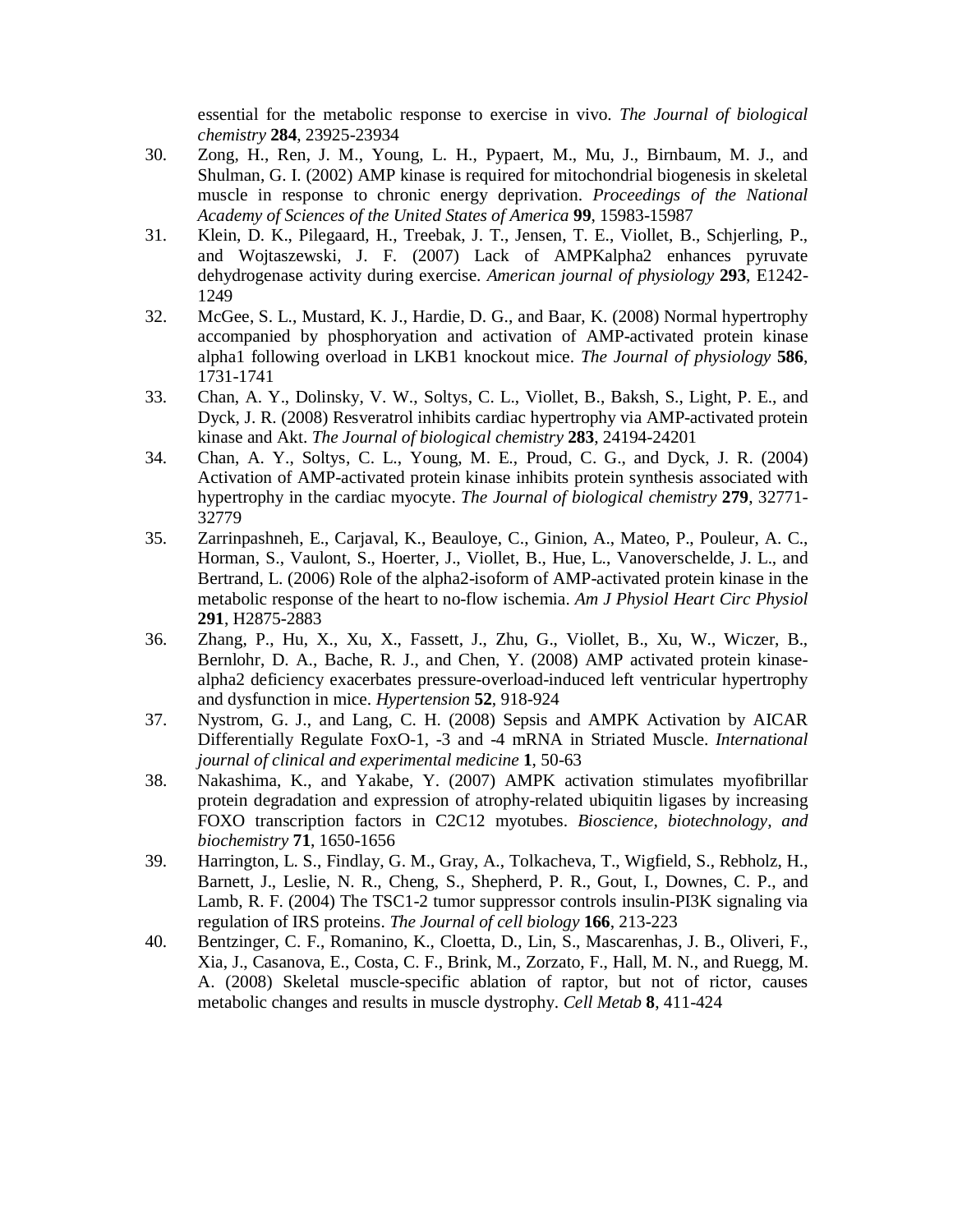#### **Figure Legends**

#### **Figure 1: Generation of AMPK**α**1-/-**α**2-/- myotubes**

**AICAR, metformin and A-769662-induced AMPK and ACC phosphorylation in muscle cells.** (A) AMPK $\alpha$ 1 and  $\alpha$ 2 expression in WT and AMPK $\alpha$ 1<sup>-/-</sup> $\alpha$ 2<sup>fl/fl</sup> myotubes during differentiation. Myoblasts were differentiated and proteins were harvested every 24 hours during 6 days of differentiation. **(B)** Myoblasts were twice subjected to AdGFP or AdCre infection (50 m.o.i.). Twenty four hours after the second infection, myoblasts were split and differentiated in myotubes. Cells were harvested on day 4 of differentiation and proteins were subjected to an α1 or α2 immunoblotting. **(C)** Western blot of P-AMPK, AMPK, P-ACC, ACC, P-raptor, raptor and β-actin on myotubes incubated with AICAR (500μM, 5 hours), metformin (500μM, 5 hours) or A-769662 (10 or 50μM, 2h).

**Figure 2: Cell size control in muscle cells lacking AMPK. (A and B)** Cells on day 2 of differentiation were treated with 20 nM rapamycin or vehicle. After another 2 days, brightfield images were taken and myotube size was measured and expressed as percentage of WT muscle cells. **(C)** Frequency distribution of size of WT and  $AMPK\alpha1^{-1}\alpha2^{-1}$  myotubes. Results are represented as means  $\pm$  SEM. Different from untreated cells of the same genotype:  $P^*P<0.05$ ; different for the same conditions of treatment: \*\* $P<0.01$ .

**Figure 3: Upregulation of mTOR signaling pathway in**  $AMPK\alpha1^{-1}\alpha2^{-1}$  **myotubes. (A)** Western blot of AMPKα1, AMPKα2, P-p70S6K, p70S6K, P-rpS6 and rpS6 in myotubes at day 4 of differentiation. **(B)** Immunostaining for P-rpS6 in WT and AMPK $\alpha$ 1<sup>-/-</sup> $\alpha$ 2<sup>-/-</sup> myotubes. **(C)** Protein quantity was measured in WT and  $\alpha 1^{-1} \alpha 2^{-1}$  myotubes after 4 days of differentiation from wells seeded at the same density. **(D)** Protein synthesis rate as measured before and after treatment with rapamycin (30μM, 1h) **(E)** Western blot of P-p70S6K and p70S6K in myotubes treated with rapamycin (30μM, 1h) or vehicle. Different from untreated cells of the same genotype:  $H^*P < 0.01$ ; different for the same conditions of treatment:  $H^*P < 0.01$ ;  $*^{**}P<0.001$ .

**Figure 4: MyrAkt induced cell hypertrophy in WT but not in AMPKα1<sup>-/-</sup>α2<sup>-/-</sup> myotubes (A)** Size of WT and AMPK $\alpha$ 1<sup>-/-</sup> $\alpha$ 2<sup>-/-</sup> myotubes transduced with AdGFP and AdMyrAkt (75 m.o.i.). Results are presented as a percentage of WT muscle cells transduced with AdGFP. **(B)** Frequency distribution of size of WT and  $AMPK\alpha1^{-1}\alpha2^{-1}$  myotubes transduced with AdGFP and AdMyrAkt. (**C)** Western blot of P-p70S6K and total p70S6K. Results are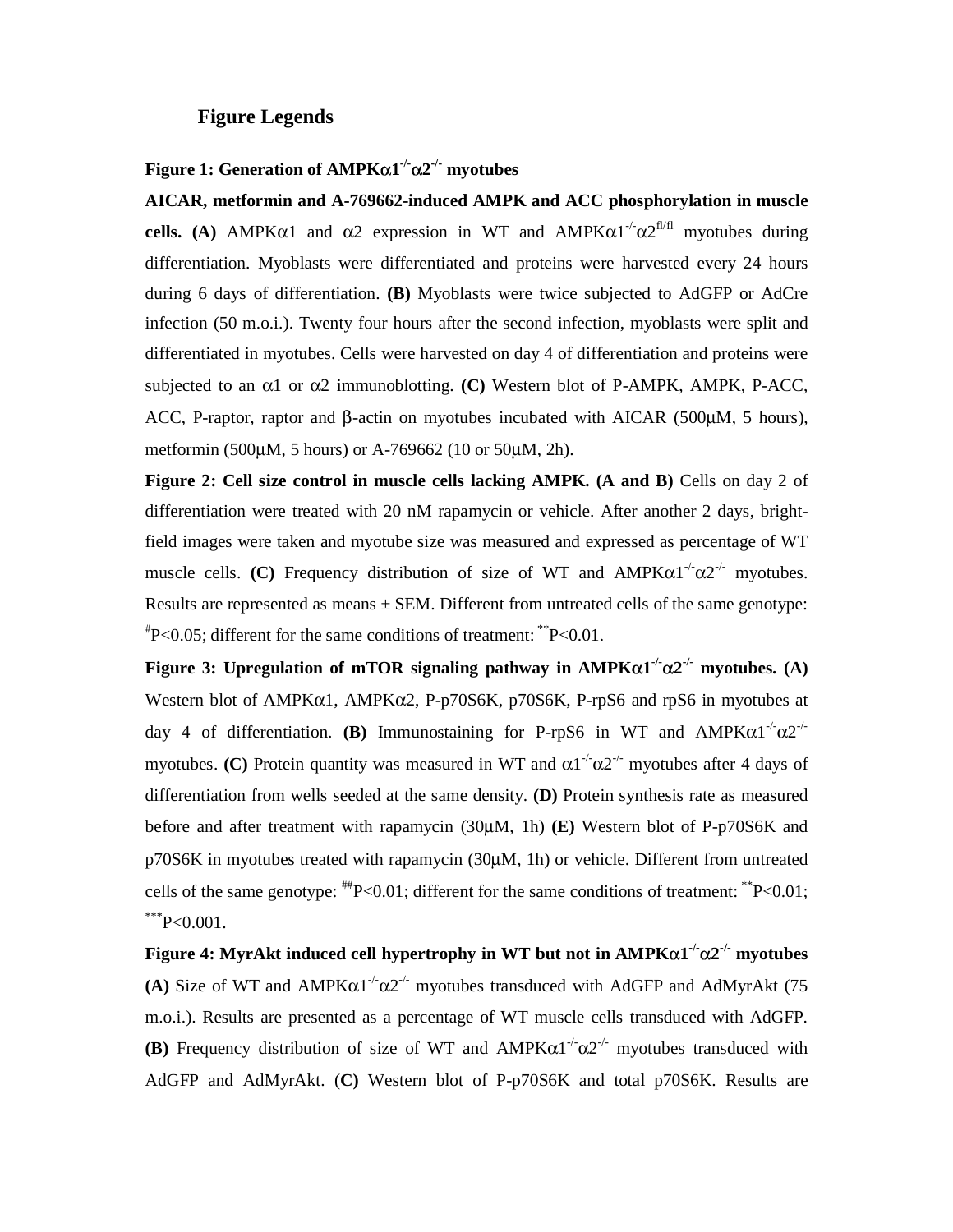represented as means  $\pm$  SEM. Different from WT cells infected with AdGFP :  $^{#}P<0.05$ ;  $H^*P<0.01$ .

**Figure 5: Increased fiber size in** *soleus* **muscle lacking AMPK**α**1 and** α**2. (A)** AMPKα1, AMPK $\alpha$ 2, p70S6K Thr<sup>389</sup>, p70S6K, rpS6 Ser<sup>235/236</sup> and rpS6 expression in *soleus* muscle from  $AMPK\alpha1^{+/+}\alpha2^{+/+}Cre^+$  and  $AMPK\alpha1^{+/}\alpha2^{f1/f}Cre^+$  mice. **(B)** Mass of *soleus* muscle from AMPK $\alpha$ 1<sup>+/+</sup> $\alpha$ 2<sup>+/+</sup>Cre<sup>+</sup> and AMPK $\alpha$ 1<sup>-/-</sup> $\alpha$ 2<sup>fl/fl</sup>Cre<sup>+</sup> mice. Results are represented as means  $\pm$ SEM (n=6). **(C)** Representative bright-field images of *soleus* muscle fibers from  $AMPK\alpha1^{+/+}\alpha2^{+/+}Cre^+$  and  $AMPK\alpha1^{+/}\alpha2^{fl/f}Cre^+$  mice. (D). Frequency distribution of cross sectional area fibers in *soleus* muscle from  $AMPK\alpha1^{+/+}\alpha2^{+/+}Cre^+$  and  $AMPK\alpha1^{-/-}\alpha2^{fl/I}Cre^+$ mice (n=6). The fiber cross-sectional area of fibers (n=417 in mean) was determined from different muscle areas of 6 muscles in each group. Different from WT:  $^{\ast}P<0.05$ ;  $^{\ast\ast}P<0.01$ .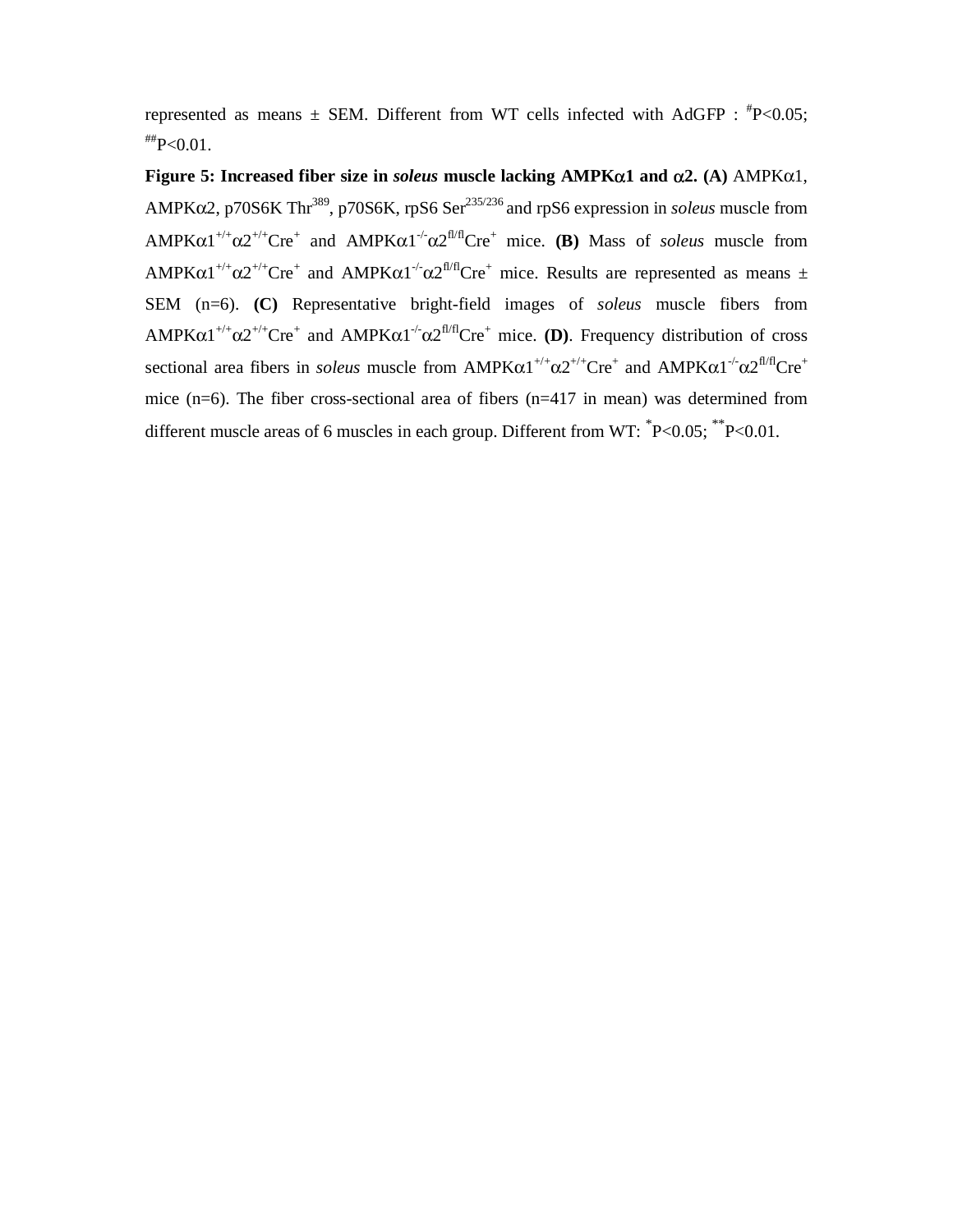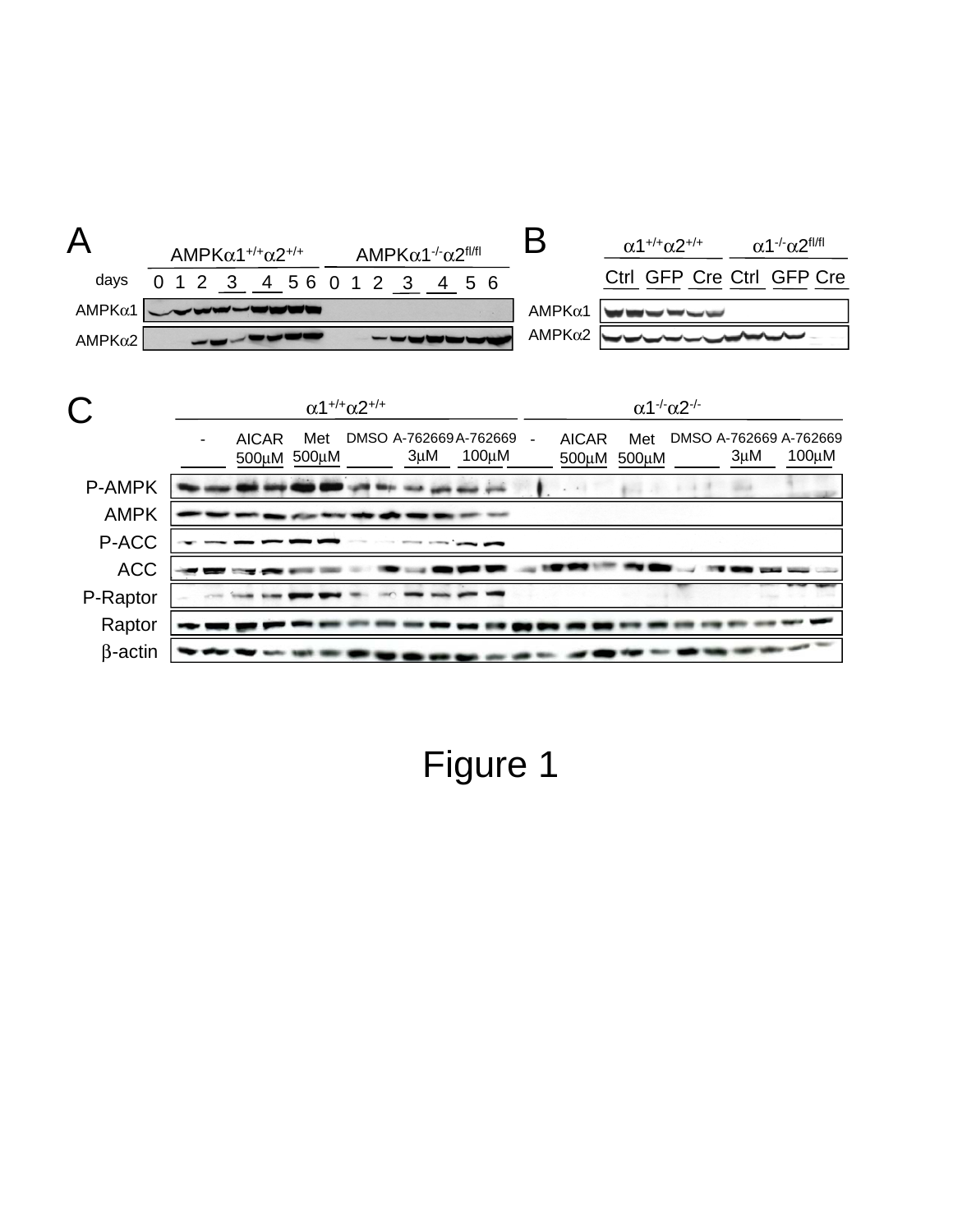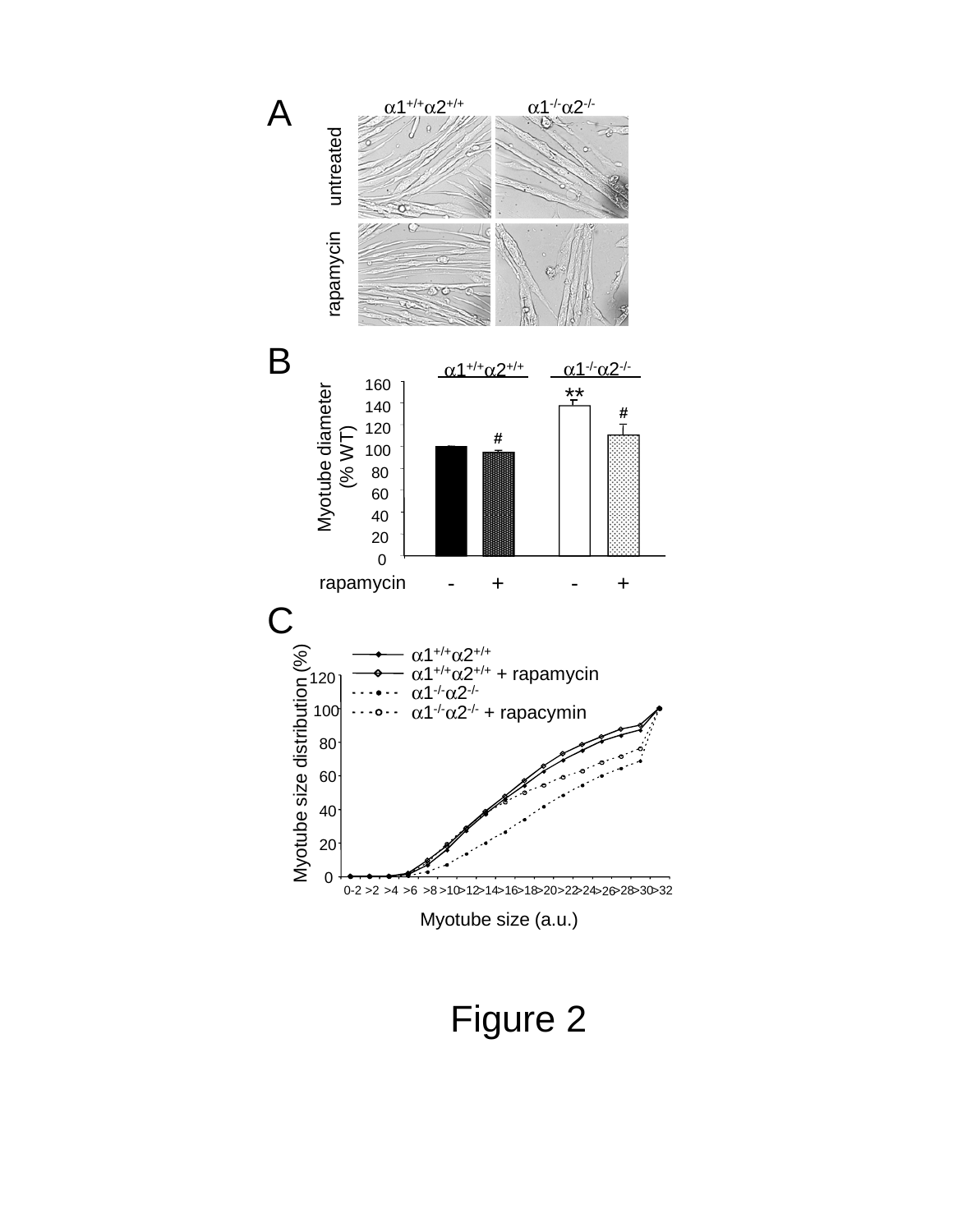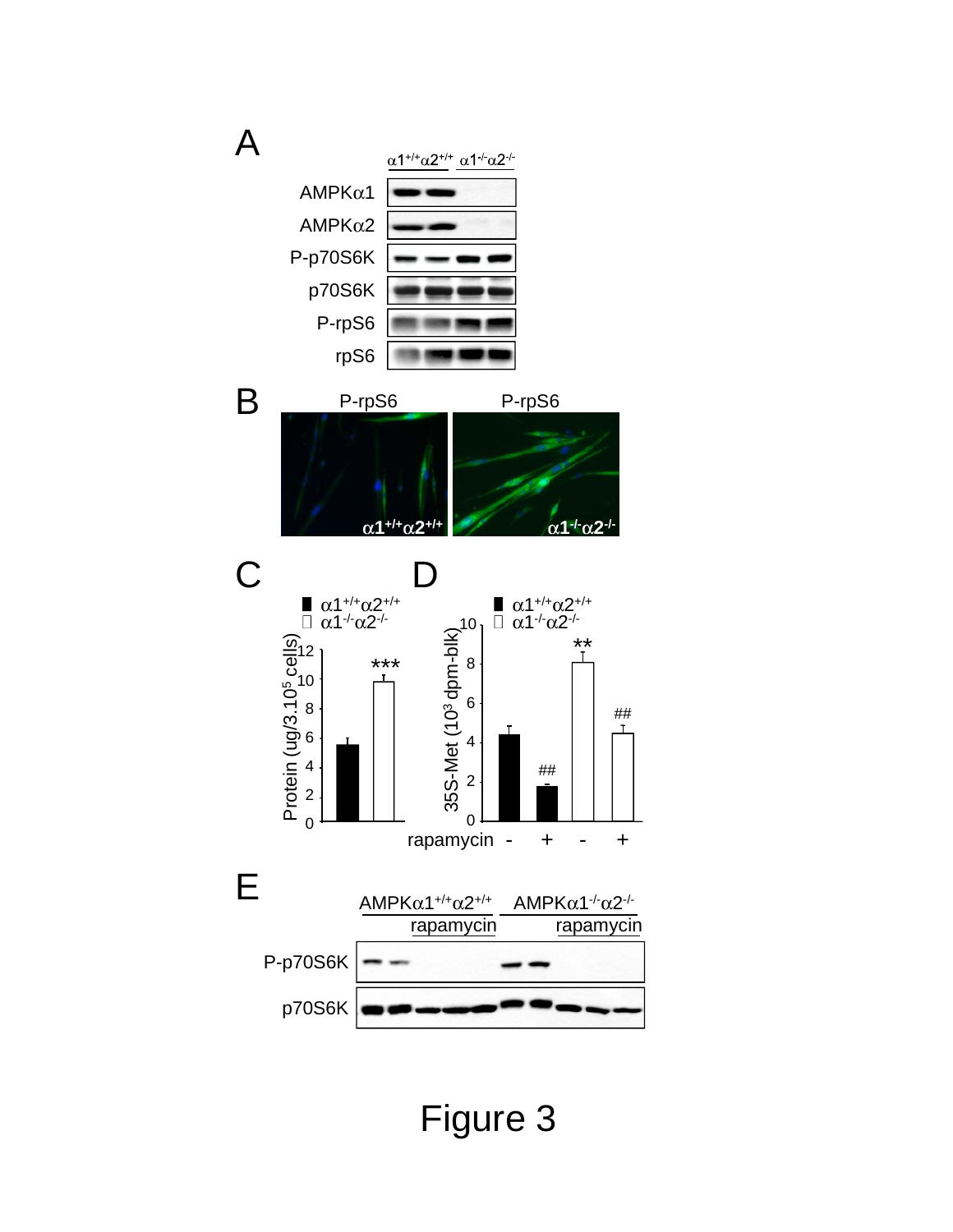